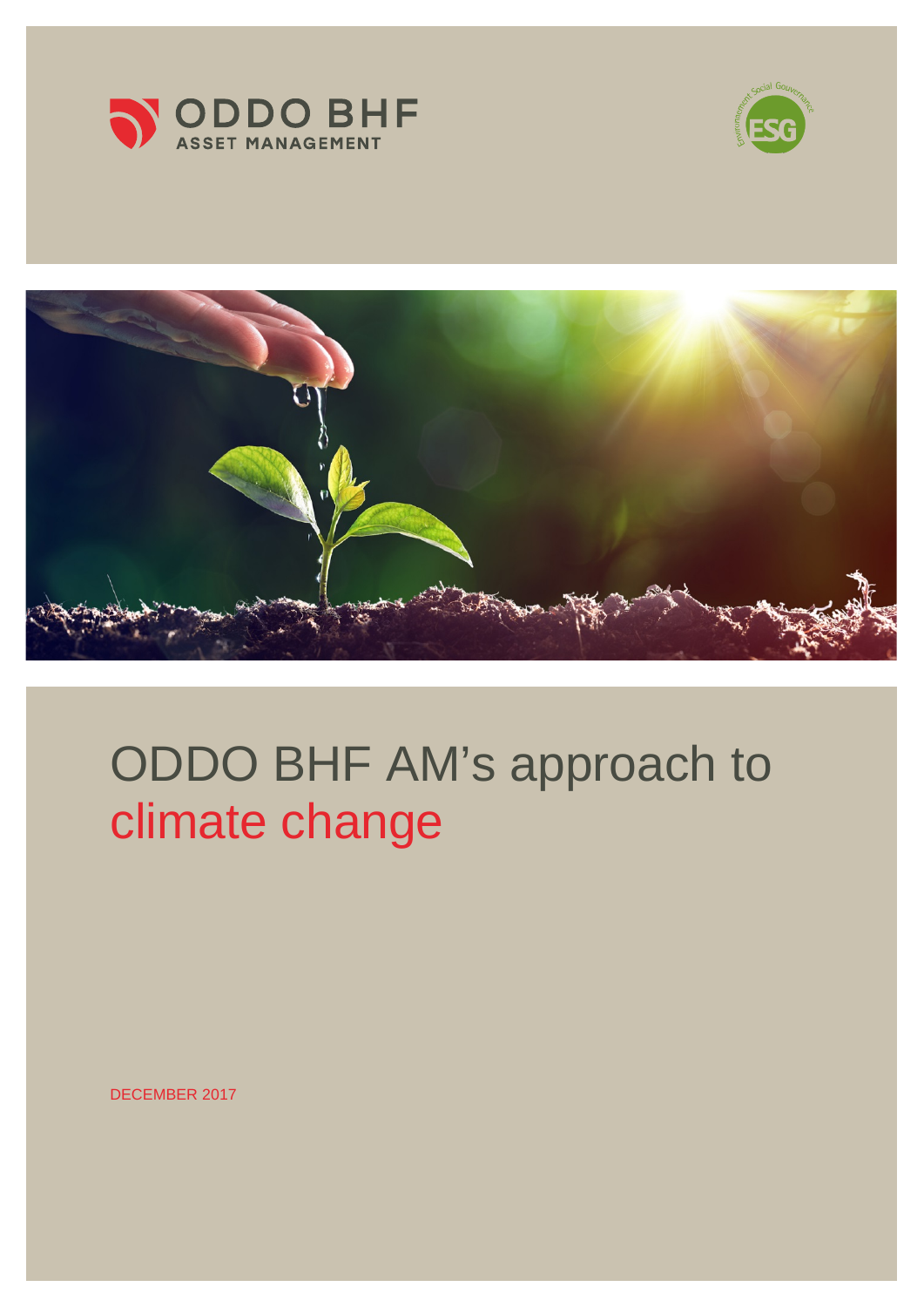

# **Agenda**

| Foreword                                                                                                       | $\overline{2}$ |
|----------------------------------------------------------------------------------------------------------------|----------------|
| I. From intention to action, the climb is steep but not (yet) insurmountable                                   | 4              |
| Climate, a multi-stakeholder issue                                                                             | 5              |
| The "Science Based Target" approach: aligning investment objectives with scientific knowledge                  | $\overline{7}$ |
| II. An expert view on climate risks: interview with SCOR                                                       | 11             |
| III. ODDO BHF AM - measuring the "climate alignment" of portfolios                                             | 15             |
| A pragmatic and dynamic approach                                                                               | 16             |
| 75% of our funds integrating ESG factors show a climate trajectory already in line<br>with the Paris Agreement | 20             |
| Conclusion                                                                                                     | 23             |
| Glossary                                                                                                       | 24             |
| References                                                                                                     | 26             |
| Company profile                                                                                                | 26             |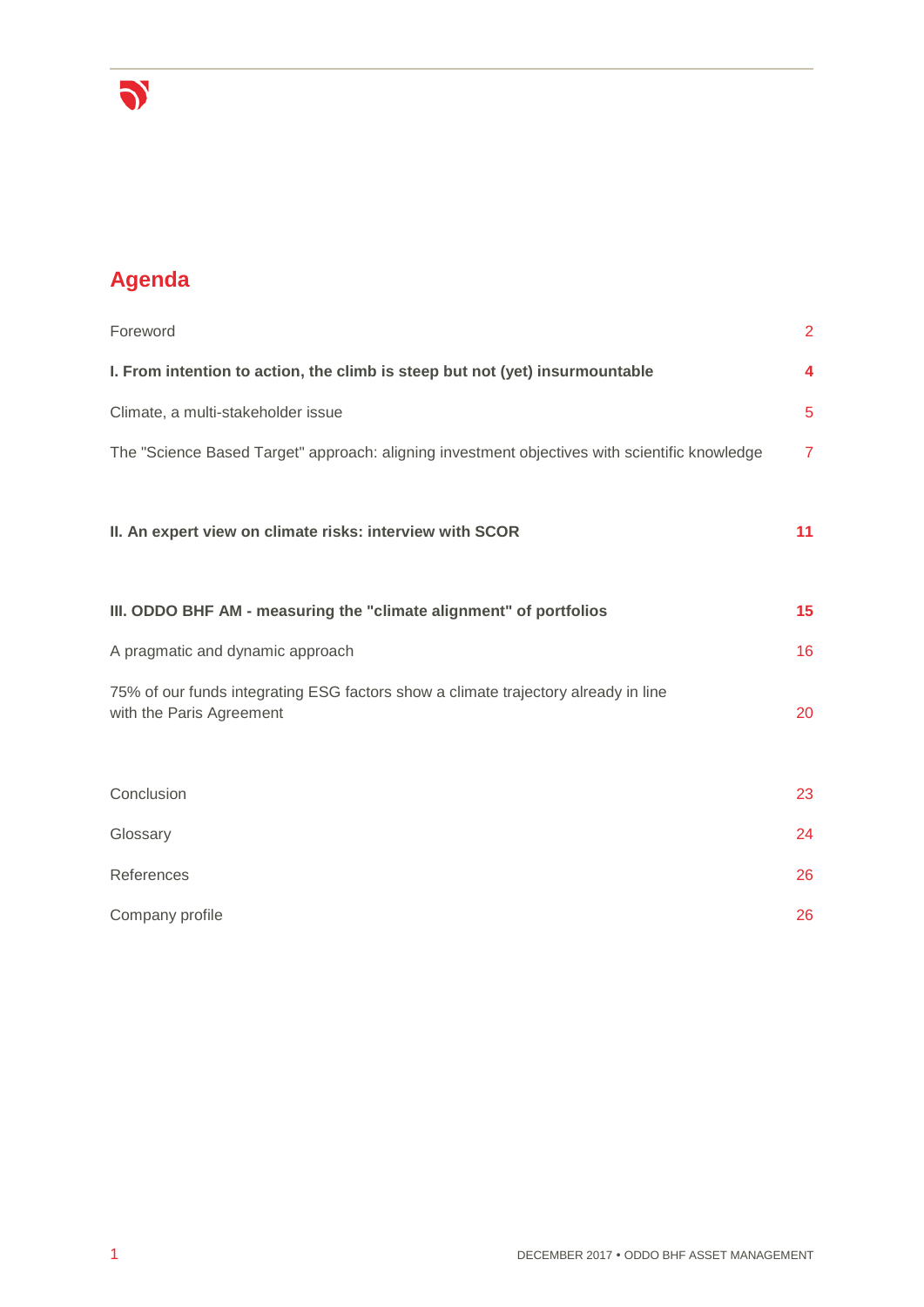## **Foreword**

Average temperatures on the planet hitting record after record since 2014, ever more severe climatic events, multiplication of chronic respiratory diseases, or irreversible impacts on biodiversity ... these are only some items on a list of worrisome developments growing longer year by year.

A letter signed by more than 15.000 scientists, while the scientific community met at COP 23, the latest United Nations Conference of the Parties (COP) held in Bonn<sup>1</sup>, finds the world's latest responses to these environmental threats sorely wanting. An assessment that is now widely shared by policymakers, companies and the civil society, at least on the facts.

The Paris Agreement adopted in 2015 at COP 21 has been a powerful accelerator to boost awareness among the various stakeholders. To date, 169 countries have ratified this Agreement whose main objective is to contain global warming below 2°C by 2100. However, this cannot hide the scale of the challenge ahead given that CO2 emissions rose again in 2017 after three years of stagnation<sup>2</sup>.

#### *"40% of polled companies believe climate change is affecting operational costs and future profitability"*

About 40% of the companies polled say they are **concerned or very concerned about the potential impacts of climate change on their value chain**<sup>3</sup>, be it at the level of production (35%), suppliers (45%) or distribution (45%). The direct consequence is that about the same proportion believes that climate change is already affecting their operational costs and consequently their expected future profitability.

A recent study of the Carbon Disclosure Project (CDP)[4](#page-2-3) shows that companies are not only observing but addressing the issue head on. In fact, 98% of the companies surveyed indicate that climate change responsibilities are now placed at "board or senior management level". This is encouraging news since there can be no profound transformation without leadership. The organization also says that 68% of the companies surveyed have set climate targets for 2020 or beyond, compared to 55% in 2016. The downside is that only 14% of respondents have their objectives aligned with scientific evidence supporting the goal of the Paris Agreement of a climate pathway limiting warming below 2°C by 2100.

-

<span id="page-2-0"></span><sup>1</sup> "Warning to Humanity: A Second Notice" signed by 15 000 international scientists and published the 13th of November 2017

<span id="page-2-1"></span><sup>2</sup> Annual review led by the Global Carbon Project, November 2017

<span id="page-2-2"></span><sup>3</sup> "2015 Corporate Adaptation Survey", published on May 2015 by 427 Climate Solutions, ND-GAIN, and BSR

<span id="page-2-3"></span><sup>4</sup> Carbon Disclosure Project: "Tracking corporate action on climate change", published on the 23rd of October, 2017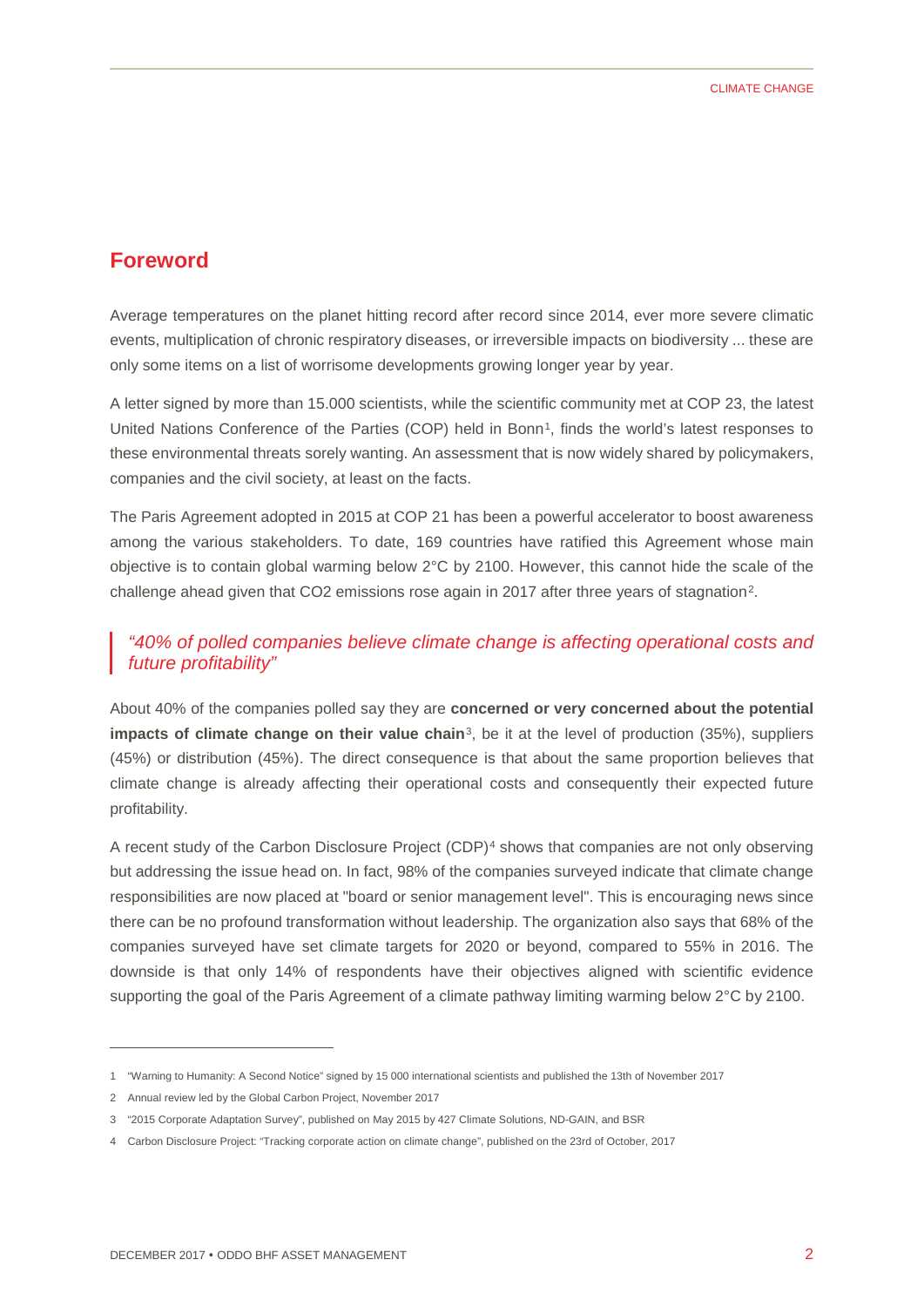

The wheels have clearly been set into motion and significant progress has been made. Still, much remains to be done to align the objectives of the various stakeholders with a sustainable path.

The financial world has not been idle either. The financial and economic crisis unfolding from 2008 has contributed to the emergence of a broader approach to value creation. This is evidenced by the sustained trend towards the integration of Environment, Social and Governance (ESG) criteria into investment strategies. Again, the year 2015 was a key moment, sparking a surge in investment policies integrating climate issues as a source of risks or opportunities. This acceleration has been made possible by the strong commitment of international policymakers such as the G20, leading to the creation of the Task Force on Climate-Related Financial Disclosures (TCFD). In France, the Energy Transition and Green Growth Act included rules applicable to investors and corporates (Article 173). **This convergence of actions is a unique opportunity for the financial sector to play a critical role** in facing this immense challenge of the 21st century and to support the indispensable transformation towards a low carbon economy.

#### *"With a qualitative analysis, we can now measure how funds contribute to the achievement of climate objectives"*

**The availability of data and the reporting framework are essential elements for taking climate issues into account in investment strategies**. To move from intention to action, companies and investors are more than ever in need of a structured framework for disseminating and analyzing information on environmental issues. **ODDO BHF Asset Management is part of this search for continuous progress** and now incorporates a qualitative analysis, going beyond carbon measurement, of the contribution of its funds integrating ESG factors to the achievement of climate objectives.



**Nicolas Jacob** Head of ESG Research ODDO BHF Asset Management SAS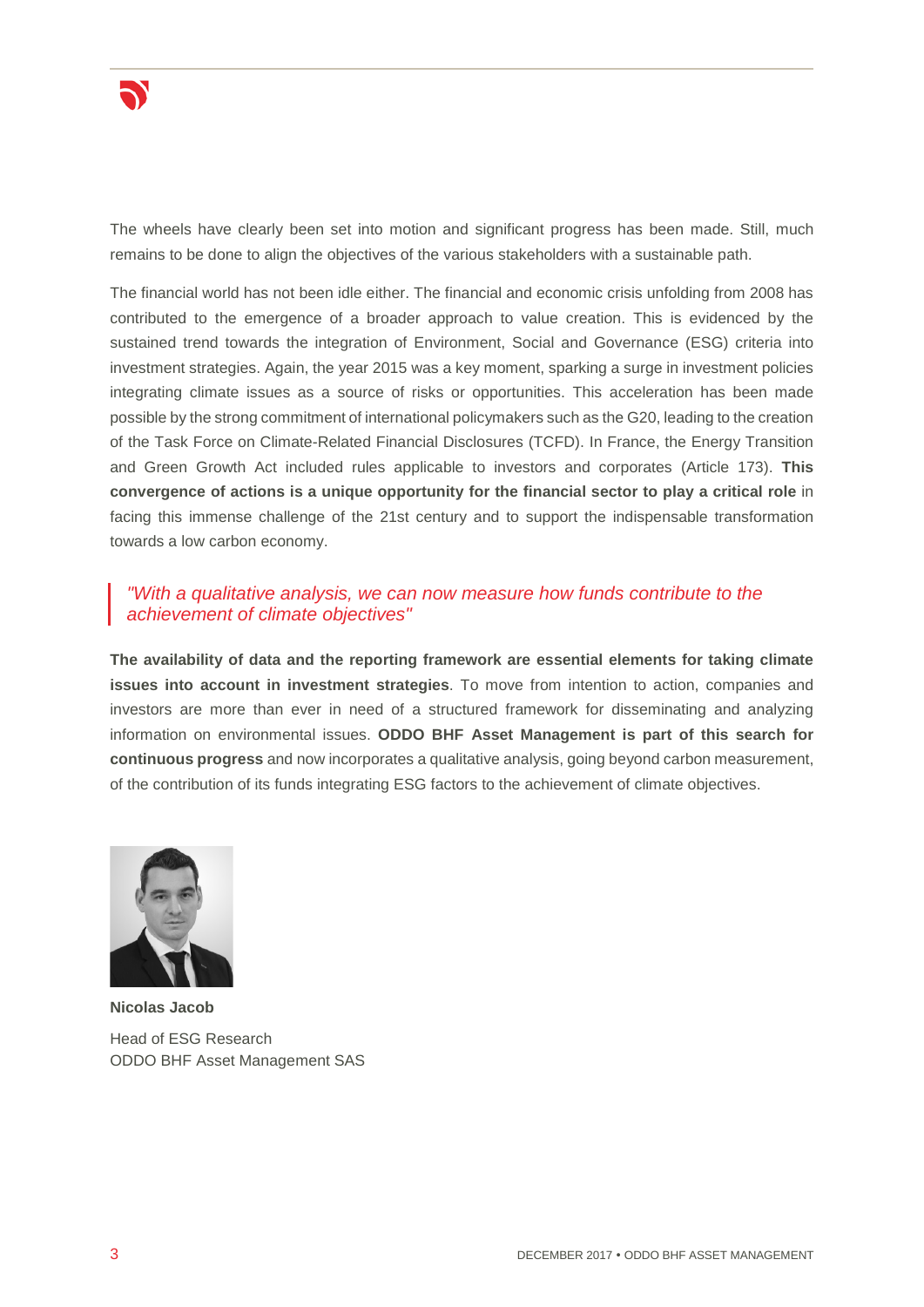

From intention to action, the climb is steep but not (yet) insurmountable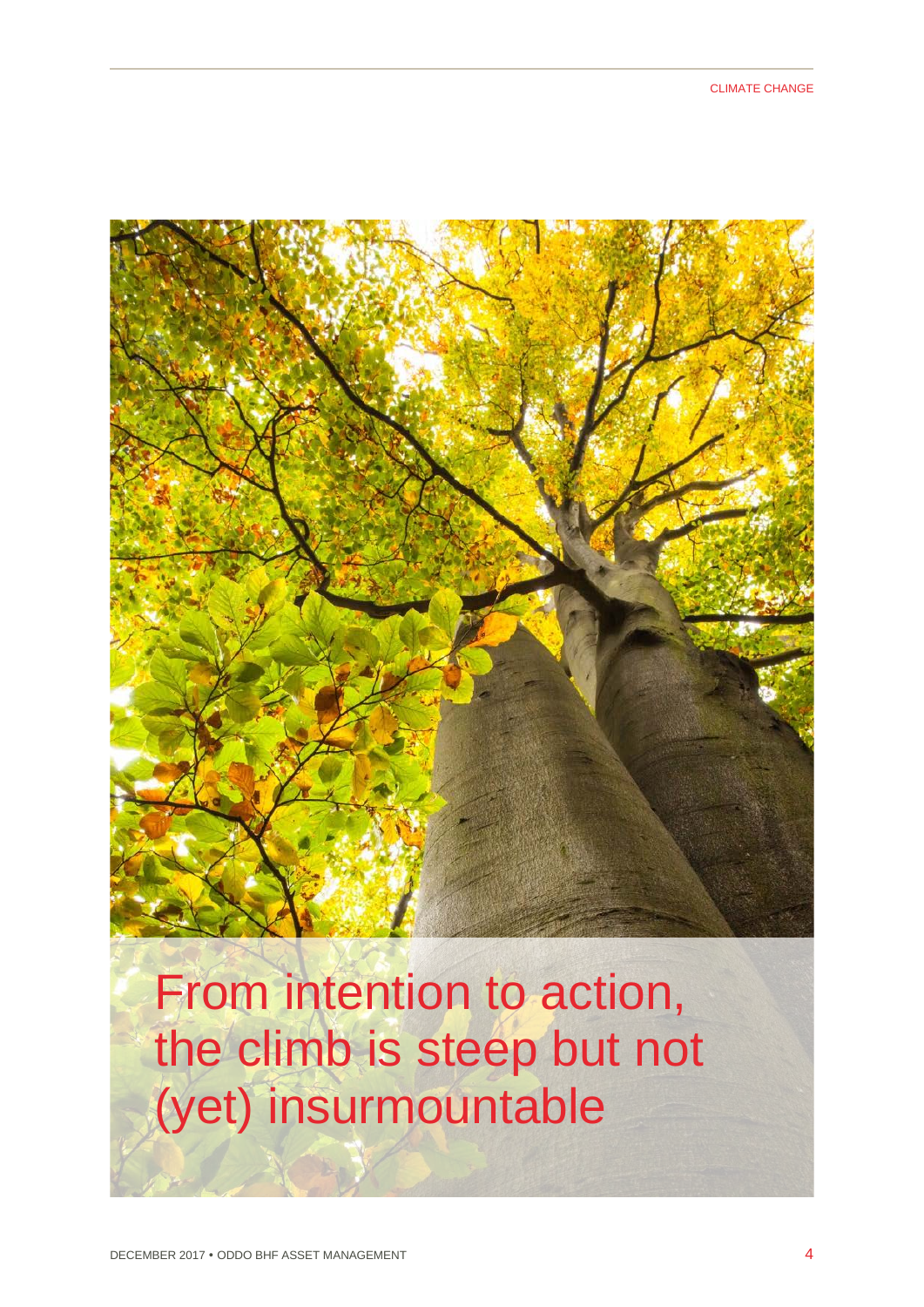

Has the weakness of the results seen since 2015 already compromised any chance of achieving the Paris climate goal of limiting global warming to less than 2°C above pre-industrial levels by 2100? This is certainly the fear that took hold of participants at the climate conference in Bonn last month. Still, major issues remain unresolved such as the setting of an international carbon price or massive funding for the least developed countries. At least the growing mobilization of nearly all stakeholders suggests that it is not (yet) too late.

# **Climate, a multi-stakeholder issue**

Despite the success of the Paris Agreement, which remains a powerful trigger for the global awareness of the urgency of the climate challenge, it is clear: without profound changes in behavior, modes of production and consumption, the goal of containing global warming below 2°C by 2100 is likely to become quickly unattainable.

The consumable carbon budget to keep global warming below 2°C by 2100 is 2 900 gigatons of CO2. According to the latest scientific data published by IPCC<sup>[5](#page-5-0)</sup>, 72% of this budget has already been **exhausted by 2017**. So there are only 800 gigatons of CO2 left to be consumed by 2100. Practically, if CO2 emissions into the atmosphere were to continue at the current clip of 37 gigatons a year, this would result in the 2°C threshold being exceeded by 2037.

## *" If CO2 emissions were to continue at the current clip the 2°C threshold will be exceeded by 2037"*



**Cumulative contributions to global carbon budget from 1870**

The adjacent graph illustrates the main factors responsible for the steady rise in the rate of CO2 concentration in the atmosphere since 1870.

Source: Global Carbon Project

<span id="page-5-0"></span>5 Intergovernmental Panel on Climate Change

-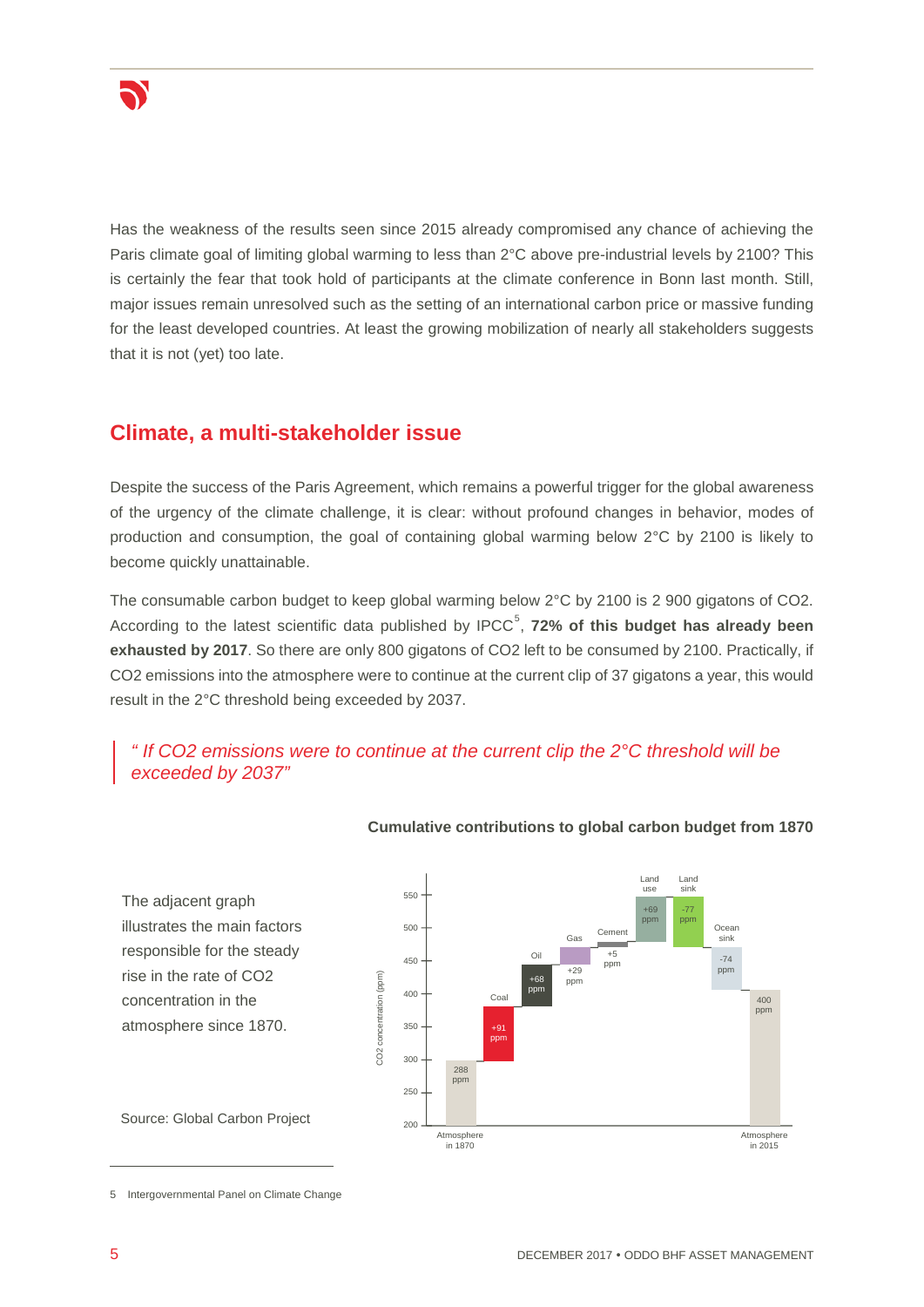This estimation for the tipping point to be reached around 2037 is also based on the fact that the natural capacity for land and ocean to absorbe carbon remains unaltered despite the hazards caused by atmospheric warming (drought, fire, rising water levels).

The causes of global warming are well known with energy consumption being the main culprit. A simple reading of this observation would focus the attention only on the extractive sectors (coal, oil, gas). But a significant share of CO2 emissions in the atmosphere also results from producing, transporting and consuming goods and services. As such, it should be kept in mind that the absolute declines in greenhouse gas emissions (GHG) observed in a number of developed countries since the establishment of proactive policies have to be put into perspective in terms of environmental responsibility. While China has become the world's leading polluter, a large part of the products manufactured there is exported to Europe and North America. Developed countries are therefore just as accountable for imported emission.





Source: Global Carbon Project

Faced with this complexity, the commitment of all stakeholders (states, local communities, cities, companies, civil society) seems essential. Based on the work of the IPCC and more specifically on the Fifth Assessment Report published in 2014, the World Resource Institute (WRI) expects that **the voluntary contributions of the signatory states of the Paris Agreement will lead us on a pathway between + 2.7°C and + 3.7°C at 2100**. So even if intentions are headed in the right direction (inaction would lead to temperatures rising probably by more than  $+ 5^{\circ}$ C), the probability of achieving the 2 $^{\circ}$ C objective is rather low.

The scientific conclusions on the causes of global warming are now almost undisputed so it is appropriate to rely on this knowledge to move towards the 2°C goal. The world of finance, like all stakeholders, must also integrate these scientific findings into its products and services.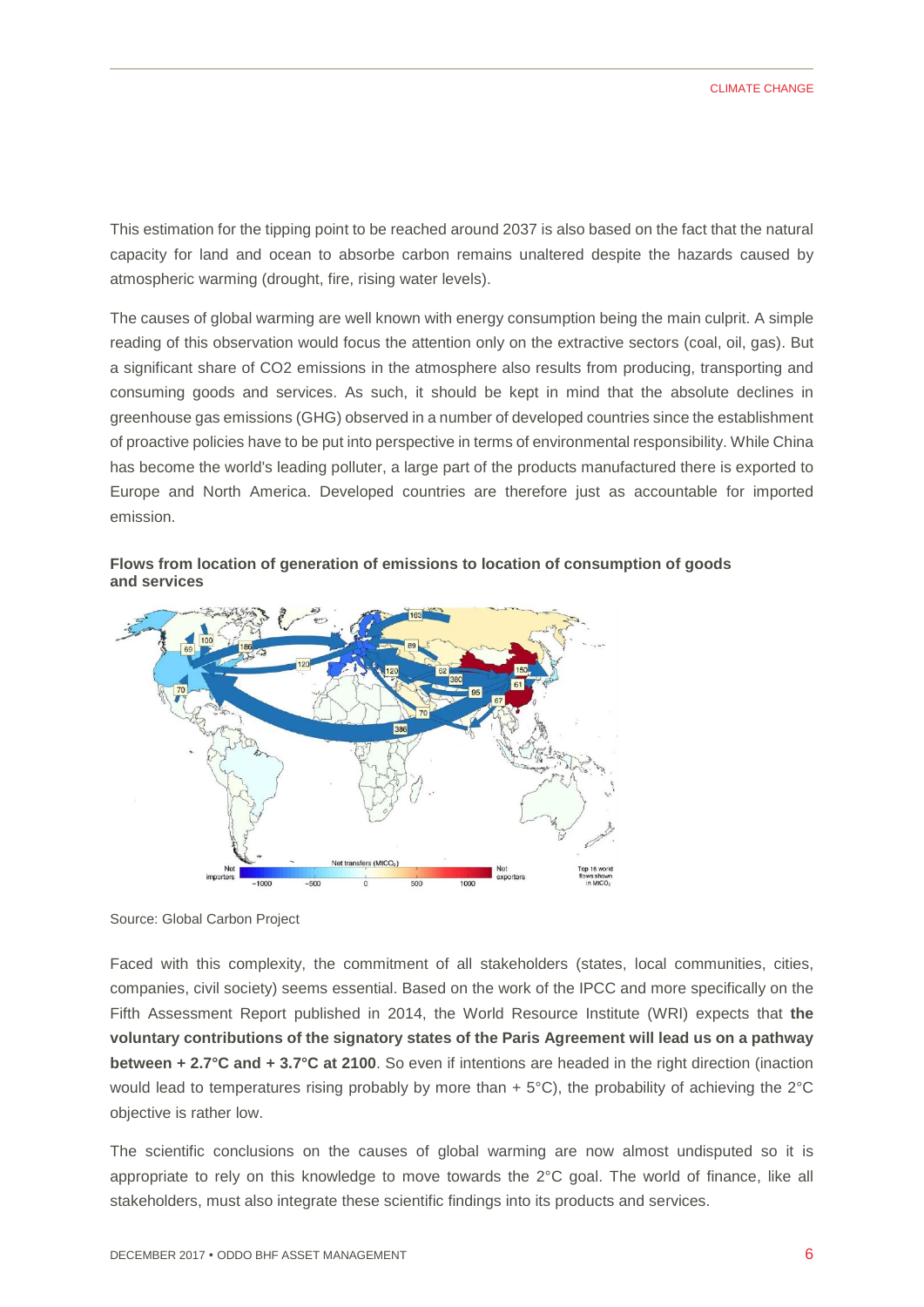

In this matter, asset managers must play a role in engaging companies and states to be more transparent about their exposure to climate risks. The same goes for the recognition of climate-related economic risks. **Transparency in these issues should allow for a better capital allocation that is compatible with a transition to a low-carbon economy**. Supporting the energy transition will also help mitigate more violent shocks from the potential loss of value of assets affected by climate change.

Since 2015, many initiatives have emerged to facilitate this transition: the Energy Transition and Green Growth Act in France (including Article 173 applicable to financial and non-financial companies), the working group on climate reporting launched by the G20 (TCFD $^6$  $^6$ ), the committee of experts mandated by the European Commission (HLEG<sup>[7](#page-7-1)</sup>), the "Science Based Targets" initiative, notably by the CDP and the United Nations, not forgetting several coalitions of cities (C40<sup>[8](#page-7-2)</sup>), companies (RE100<sup>[9](#page-7-3)</sup> led by The Climate Group), and investors (IIGCC $<sup>10</sup>$ ) wishing to act collectively to achieve climate objectives.</sup>

# **The "Science Based Target" approach: aligning investment objectives with scientific knowledge**

The Science Based Targets initiative (iSBT) is worth being highlighted. Led by the CDP<sup>11</sup>, the United Nations, the WRI and the WWF, the initiative aims **to encourage companies to define climate objectives in line with scientific recommendations**, in particular with the most optimistic scenario of the IPCC (scenario RCP 2.6) to contain warming below 2°C by 2100.

Its success requires the commitment of all stakeholders. For instance, the finance sector must contribute actively by making investment decisions which are enlightened by scientific knowledge on climate change.

-

<span id="page-7-0"></span><sup>6</sup> Task Force on Climate-Related Financial Disclosure

<span id="page-7-1"></span><sup>7</sup> High Level Expert Group on Sustainable Finance

<span id="page-7-2"></span><sup>8</sup> C40 is a network of the world's megacities committed to addressing climate change (http://www.c40.org)

<span id="page-7-3"></span><sup>9</sup> RE100 is a collaborative and global initiative uniting more than 100 influential companies committed to 100% renewable electricity (http://there100.org)

<span id="page-7-4"></span><sup>10</sup> Investor Group on Climate Change

<span id="page-7-5"></span><sup>11</sup> ODDO BHF Group is a CDP signatory since 2006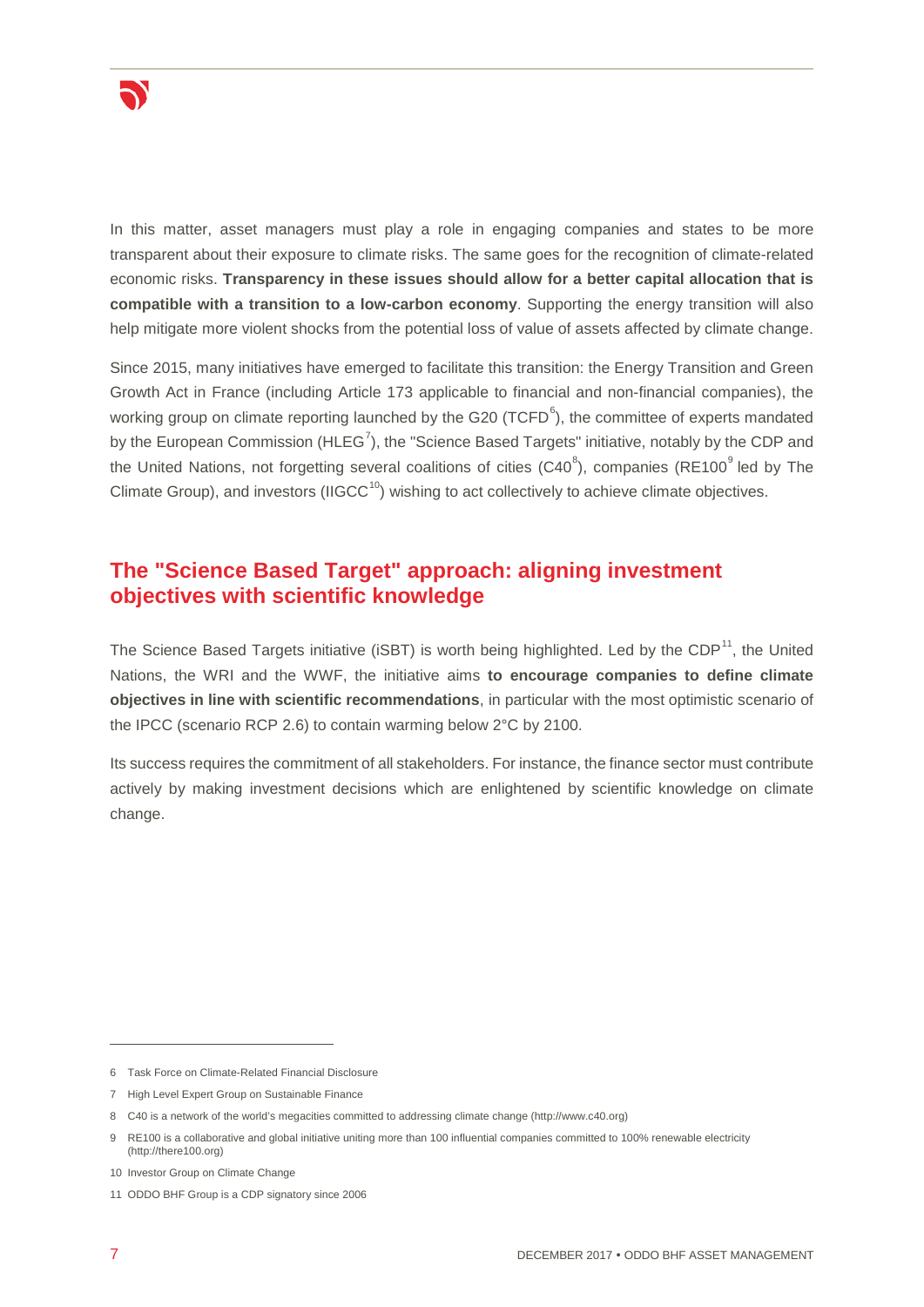# $\mathbf{r}$

# **Climate Change – scenarios and pathways**

In 2014, the International Panel on Climate Change (IPCC) published its Fifth Assessment Report (AR5). One of its objectives was to inform governments on the possible pathway of greenhouse gas concentrations in the atmosphere by 2100 depending on different scenarios of adaptation to climate change. Scientists have worked on about 1 200 different adaptation scenarios, integrating multiple hypotheses (technological developments, behavioral changes, carbon cycles) and interactions within ecosystems (agriculture, energy, land use). This led to the development of four reference pathways called RCPs (Representative Concentration Pathway). Only one would limit the rise in global average temperature to below +2°C with a satisfactory degree of certainty - the RCP 2.6 scenario. This scenario implies massive reductions in GHG emissions by 2050 (from 40% to 70% compared to 2010 levels) and carbon neutrality in the second half of the century.



#### **Observed emissions and emissions scenarios**

Source: IPCC

#### **Main characteristics of the four Representative Concentration Pathway trajectories**

| <b>RCP scenarios</b> | <b>CO2 eq Concentrations in</b><br>2100 (ppm CO2 eq) | 2100 compared to 2010 (%) | Change in CO2 emissions in Temperature change relative<br>to 1850-1900 |
|----------------------|------------------------------------------------------|---------------------------|------------------------------------------------------------------------|
| <b>RCP 2.6</b>       | $(430 - 480)$                                        | $-118$ to $-78$           | $0.9^{\circ}$ to $2.3^{\circ}$                                         |
| <b>RCP 4.5</b>       | $(580 - 650)$                                        | $-134$ to $-50$           | 1.7 $\degree$ to 3.2 $\degree$                                         |
| RCP 6.0              | (720-1000)                                           | $-7$ to $72$              | $2.0^{\circ}$ to $3.7^{\circ}$                                         |
| <b>RCP 8.5</b>       | >1000                                                | 74 to 178                 | $3.2^{\circ}$ to $5.4^{\circ}$                                         |

Sources: IPCC, ODDO BHF Asset Management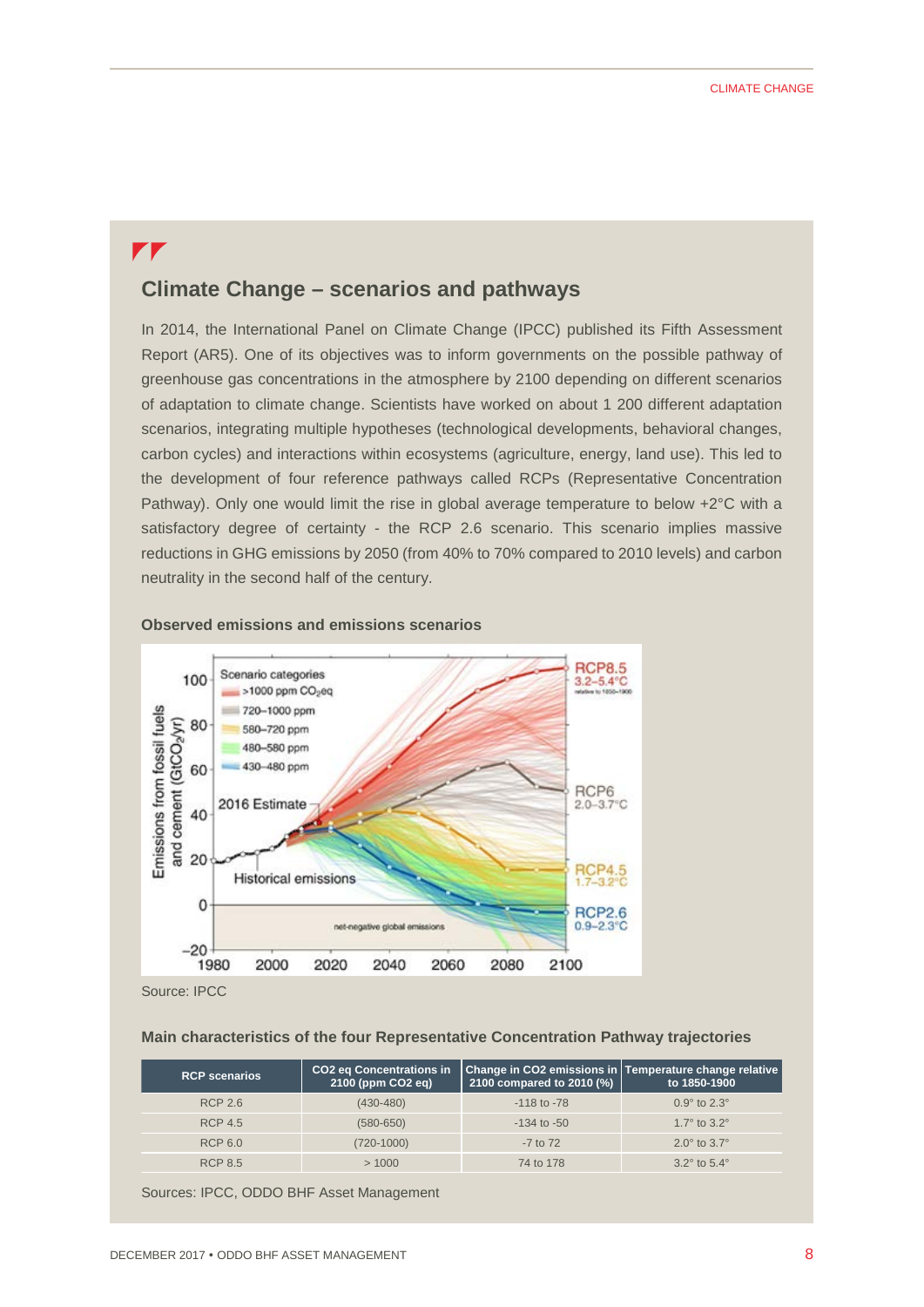

These figures, based on scientific analyses, are obviously alarming as the most recent trend sees GHG emissions rise by +2% in 2017 compared to 2016. If we want to maintain a slim chance of limiting global warming and its potential economic consequences, the "Science Based Target" approach is indispensable.

The strong point of iSBT's proposed methodology is to offer companies the opportunity to set GHG emission reduction targets which are consistent with their industry and geographical exposure. The starting point is the distribution over time of the global carbon budget suitable to achieve the 2°C scenario (around 800 gigatons between 2017 and 2100). To assign a carbon target to each economic actor, the breakdown of the global budget has to reflect sectoral and geographical exposure of the company.

#### **General process for determining carbon objectives aligned with scientific knowledge**

**CARBON BUDGET** Maximum volume of GHG which can be emitted to the atmosphere

**GHG EMISSION WORLD SCENARIO**

Carbon budget distribution over time

#### **DISAGGREGATED GHG EMISSIONS SCENARIO**

Sectoral and/or regional disaggregation of the global scenario

#### **EMISSIONS ALLOCATION AT THE DISAGGREGATION LEVEL**

Breakdown of emission reduction efforts among companies

Source: Science Based Target initiative

 $\blacktriangle$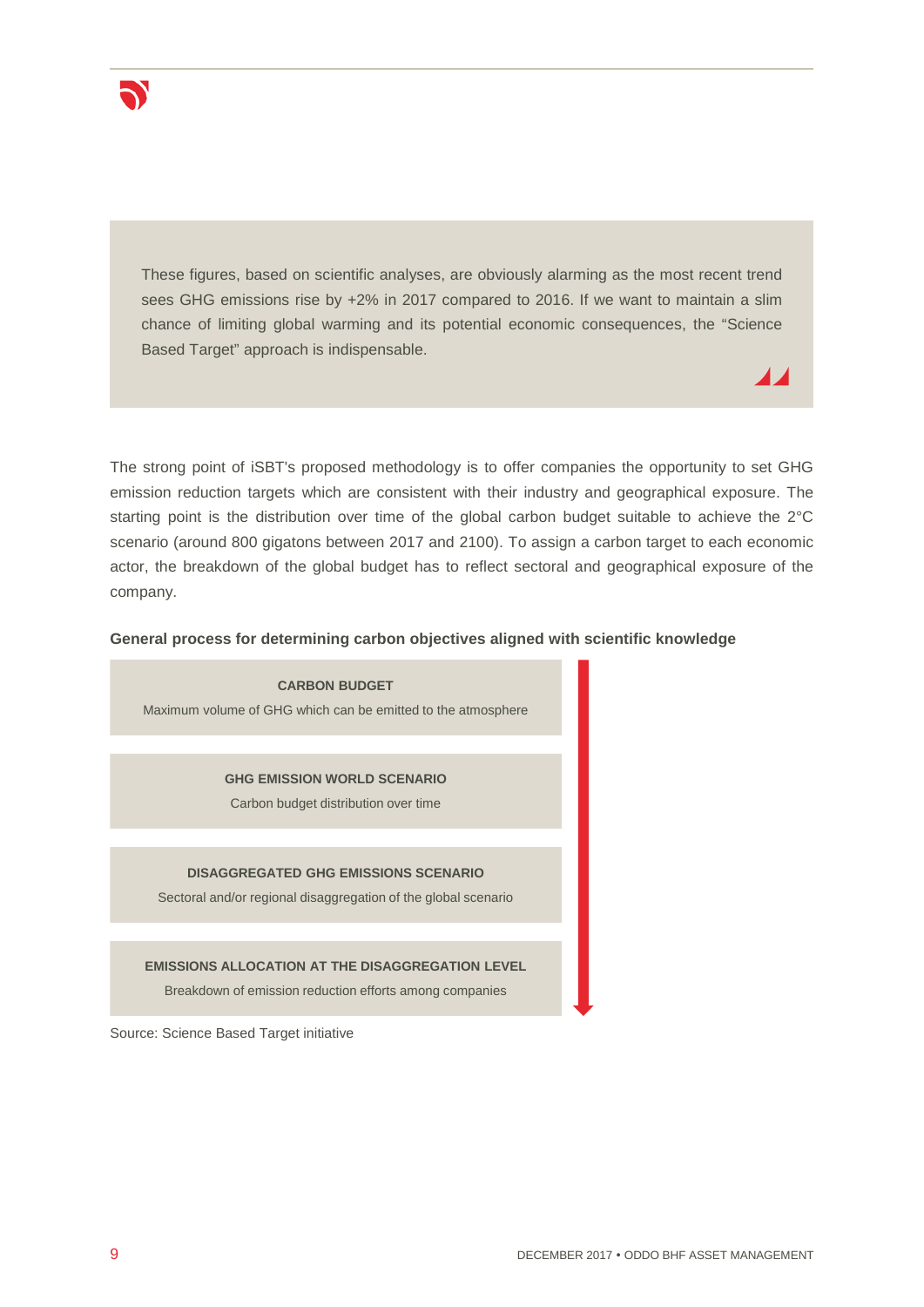Companies have thus reliable information on their consumable carbon budget and **can therefore incorporate it into their strategic thinking and capital allocation decisions in the medium term.**

#### *"Reliable information on carbon budgets helps companies and investors with capital allocation decisions "*

To date, the CDP has identified 321 companies that have committed to defining targets aligned with a 2°C trajectory, with 82 already having their targets approved (including 46 European companies).

In fact, investors are dependent on a company's commitment to publish its objectives if they want to analyse an issuer's environmental approach. Greater awareness and more in-depth information should **help engage in a constructive and meaningful dialogue with companies** whereas currently they only publish information without any medium-term science-based climate objectives.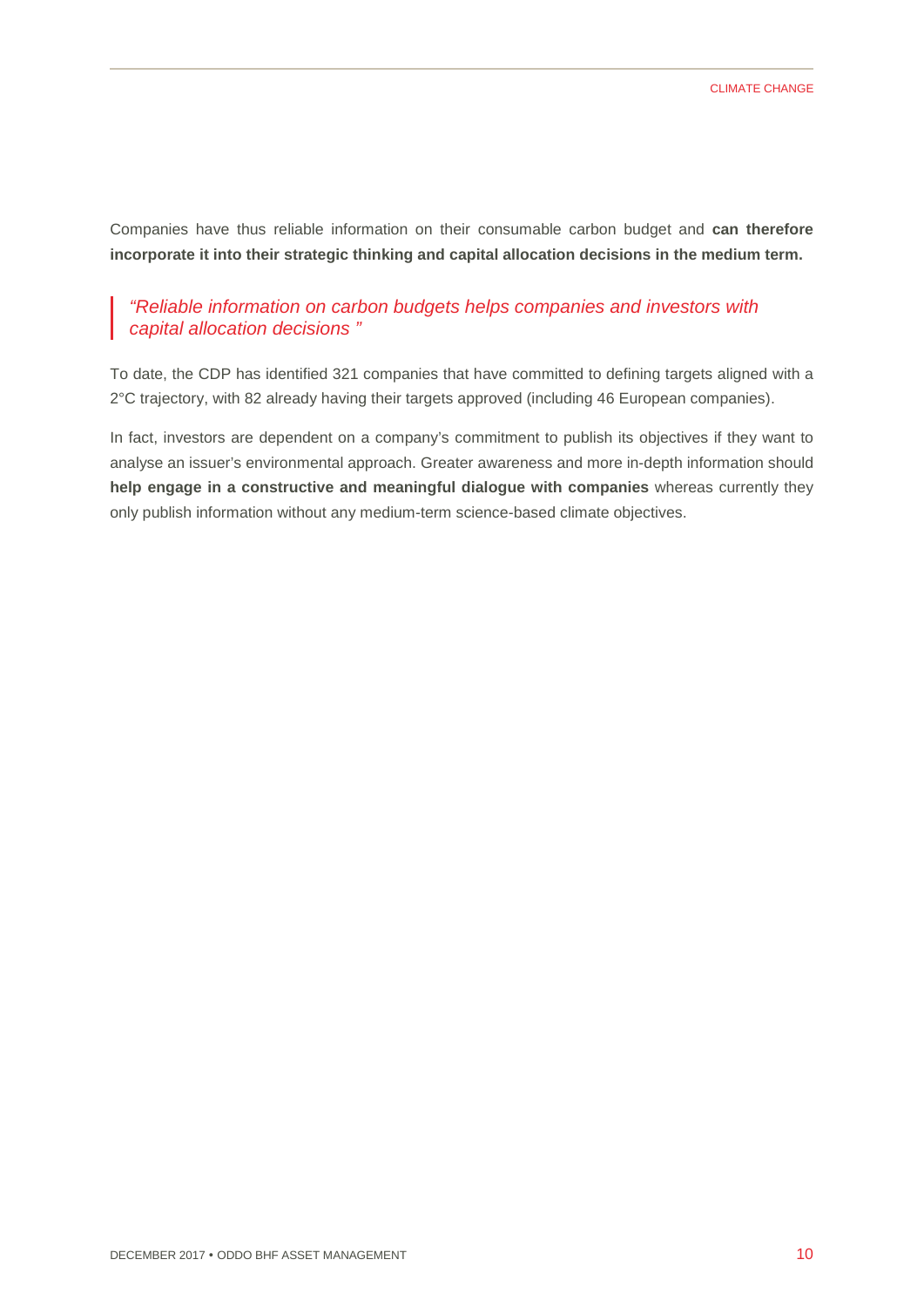



# An expert view on climate risks: interview with SCOR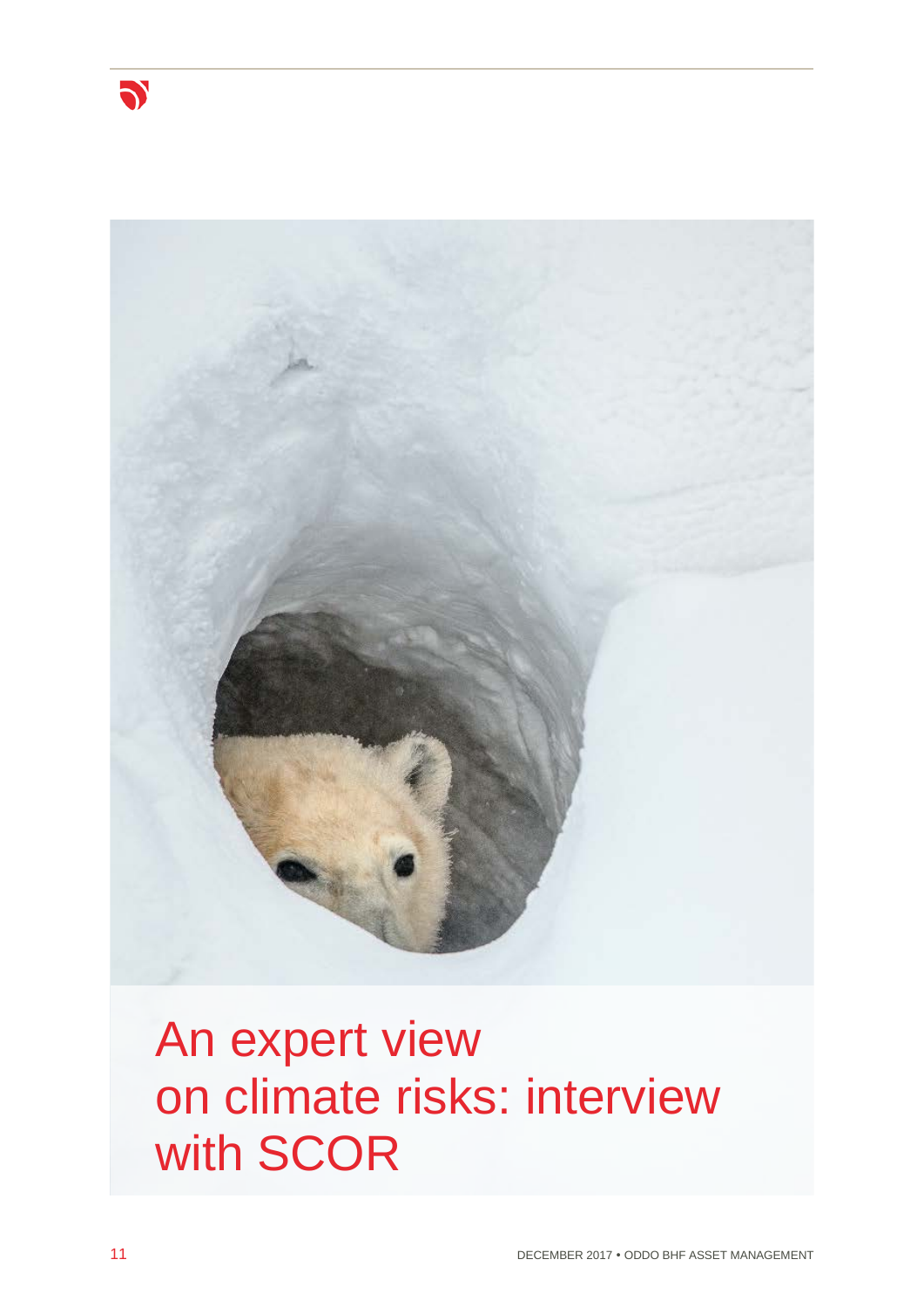Between the scientific contributions and the implementation of a climate strategy by the investors, we considered it useful to hear an expert's view on climate risks. This is why we have turned to a reinsurer, part of whose business is precisely to cover those risks. Reinsurers have a deep historical knowledge of climate phenomena and the ability to translate the potential consequences of these events into economic and financial terms.

**We warmly thank the underwriting teams covering "natural disaster risks" and "major industrial risks" at SCOR, the world's 4th largest reinsurer, for providing us with precise and valuable answers, offering us profound insights into the climate theme.**

## **ODDO BHF AM**: As a provider of large-risk / industrial-risk coverage to companies, how do you define climate risk?

**SCOR:** In our context, climate risk refers to the change in frequency and / or severity of weather events beyond the variation we observe from historical patterns. In the context of (re)insurance, climate risk is often defined in terms of change in physical risk which includes impacts on property, agriculture and public health. This comprises effects that are both direct (e.g. increased precipitation) and indirect (e.g. changes in the geographic distribution of disease caused by changes in temperature). In addition to the primary physical risk, a number of secondary risks also come into play such as liability, business interruption and adaptation. Liability risks may arise in the future for industries that have contributed to the emission of greenhouse gases and where damages (e.g. flooding) could be attributed to such emissions. Business interruption risks exist for companies that may be exposed to changes in the frequency and severity of disasters. For example, increases in the magnitude and duration of droughts could impact agricultural operations. Adaptation risks may result for companies failing to adapt to the changing risk environment. For example, companies may become less competitive

(resulting in clients deciding against them) if they do not switch to new clean technologies or invest in carbon heavy industries.

### **ODDO BHF AM**: What type(s) of differentiation(s) do you operate? Sectoral, extent of coverage, severity, frequency, duration of coverage?

**SCOR**: We provide both life and P&C (re)insurance solutions. In addition, SCOR Global Investments provides asset management services for third-party institutional investors. SCOR's P&C portfolio is globally diverse and is exposed to property catastrophe risk, including hurricanes, typhoons, extra tropical cyclones, severe convective storms, earthquakes, droughts and wildfires. The impact of climate change on the frequency and severity of weather perils is likely to vary regionally and by peril. This is an area of active research as these impacts are not yet well understood. Relative to other risk carriers with national or regional concentrations, SCOR's globally diversified portfolio with exposure to all catastrophe risks helps mitigate the expected increased volatility in losses due to climate change.

**ODDO BHF AM**: Is the impact of climate risks in terms of risk pricing increasing, regardless of the capacities available on the market?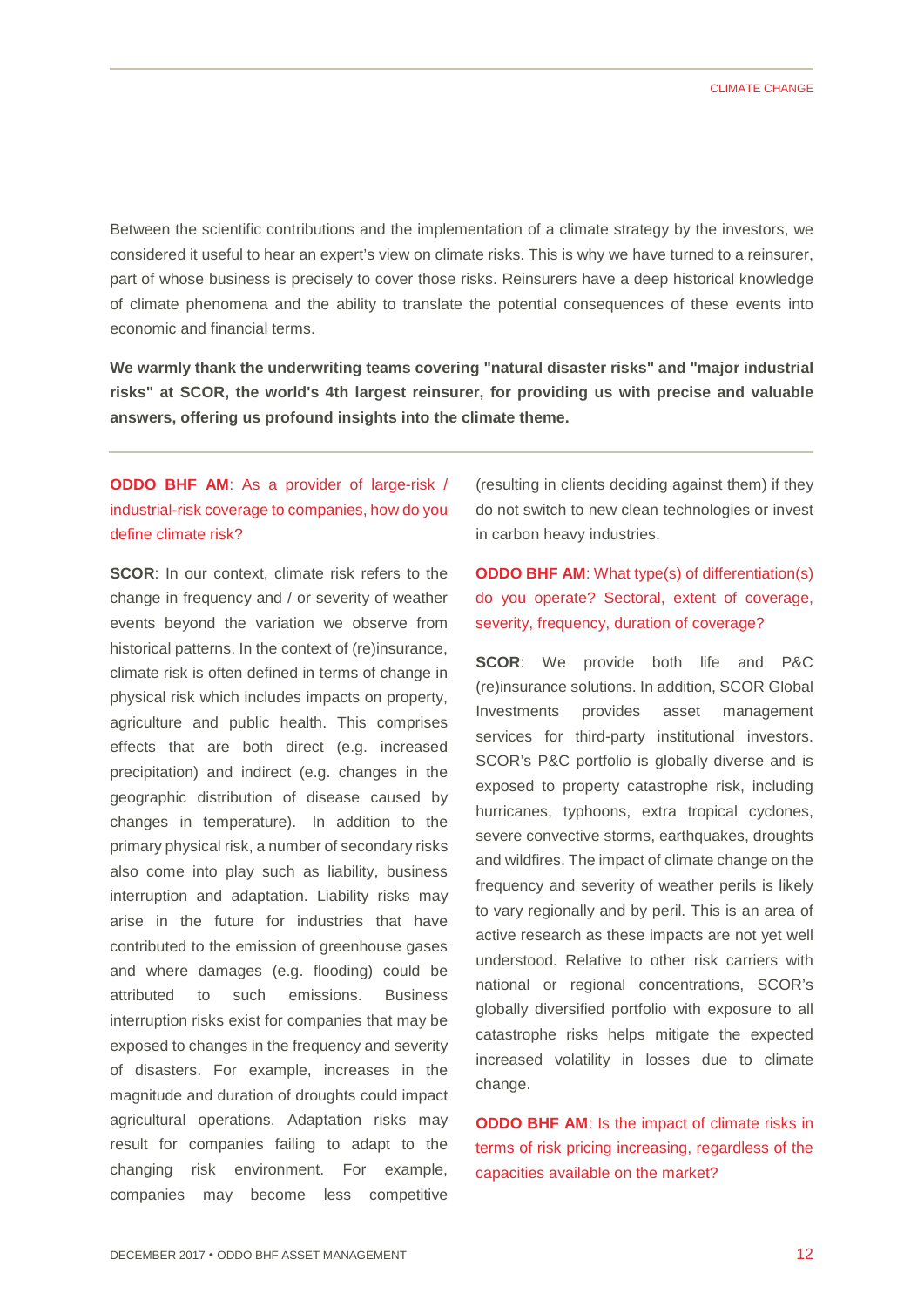

**SCOR:** The insurance industry is already seeing the impact of climate change on risk pricing. Catastrophe models used by SCOR to price insurance risks account for climate risk both implicitly (e.g. as changing patterns in claims are the basis for calibrating models) and explicitly (e.g. using present-day sea level rise estimates to price coastal flood risk rather than long-term averages). Looking forward, the impact of climate change on risk pricing is likely to vary geographically. In some parts of the world, climate change will increase the demand for coverage, resulting in new opportunities for (re)insurers. This will be driven by increased risk awareness among corporates and retail customers, leading to a change in buying patterns and helping to close the protection gap. For example, most recently US hurricane Harvey brought unprecedented levels of precipitation, which may be linked to climate change. There is an opportunity for insurers to close the protection gap through increased awareness of this risk since only around 10% of flood damage from hurricanes was insured. In other parts of the world, particularly nations that are disaster prone, the cost of insuring weather risk may become increasingly unaffordable. Finding ways to address this problem was on the agenda of the COP climate talks which took place last month. Finally, while climate change is expected to result in an overall increase in extreme weather globally, the impact will vary geographically and by peril. This means that the impact on risk pricing will also vary.

**ODDO BHF AM**: What impact on the management of your liabilities? Reduced risks taken on certain sectors, certain zones?

**SCOR:** The impact of climate change is a key topic for the SCOR Research & Development

team, ensuring that climate change risk is incorporated in our modelling. SCOR will continue to target a well-diversified portfolio of risks, covering weather-related risks from across the globe and we will continue to develop (re)insurance solutions to help our clients mitigate the impacts of climate change risk. In addition, SCOR will look for new opportunities to develop climate-related products (e.g. parametric solutions) to help close the protection gap. We also need to be aware of the risk that certain perils in certain areas become too expensive to (re)insure due to climate change. In this case, SCOR may look for more efficient means of providing risk transfer solutions – for example, partnering with national governmental agencies to develop disaster resilience solutions to mitigate impact of these perils. Lastly, SCOR is developing scoring grids to evaluate client ESG practices. While underwriting decisions are based on many factors, positive green initiatives will be rewarded in the decision-making process.

**ODDO BHF AM**: Post COP 21, many international initiatives have been launched in a bid to set up climate risk reporting standards for companies. Given your level of expertise and knowledge of these risks, aren't you naturally well positioned to offer tailor-made solutions to your corporate clients to enable them to meet these future reporting requirements?

**SCOR:** There are many aspects to climate risk reporting post COP21, one of which relates to the change in weather-related hazards. Yes, SCOR will continue to partner with clients to help understand their exposure to current and future weather-related climate risks. This can help meet reporting requirements, but more importantly, help clients see the impact of decisions such as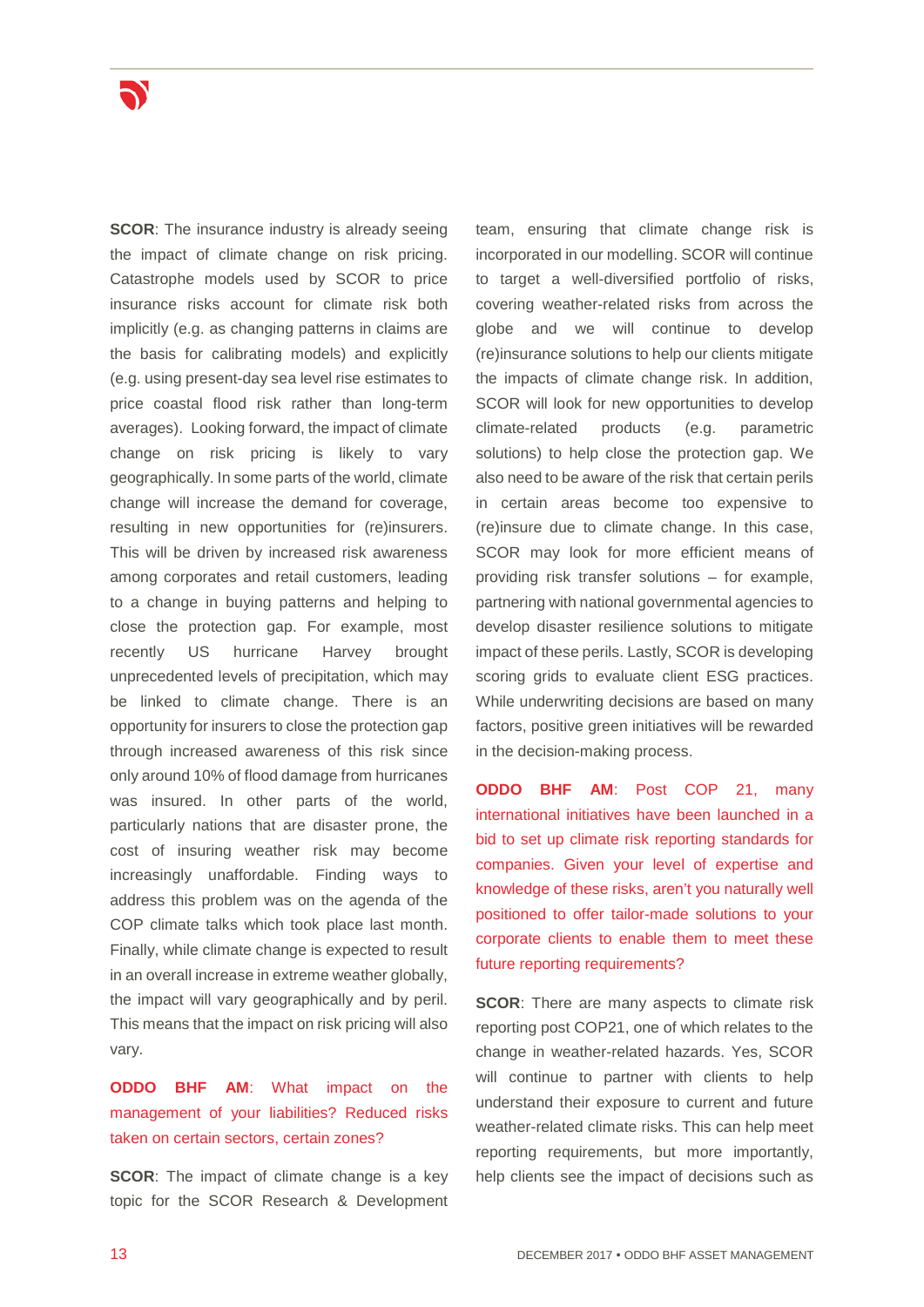where to construct or which industries to develop or scale down.

**ODDO BHF AM**: Following this line of reasoning, would it be correct to assume that the pricing of insurance coverage and its climate component in particular can give a company a fair estimate of its exposure (in the monetary sense, provisions for risks)?

**SCOR:** Yes, our goal is to incorporate climate change risk into pricing and capital setting so that our risk decisions reflect the impact of climate change. The SCOR Natural Catastrophe R&D team is undertaking active research in this area to incorporate the latest scientific findings on climate

risk into our core modelling activities. One challenge we face is that there is no clarity on the exact impacts of climate change over the coming years and decades. For example, while we know that in a warmer world we are likely to see an increase in the number of extreme precipitation events, the IPCC climate models do not yet fully agree on the geographic distribution of this change in risk. What regional impacts of climate change will have is hence uncertain. In the absence of scientific consensus, our goal is to reveal the uncertainties to our stakeholders, both internally and externally.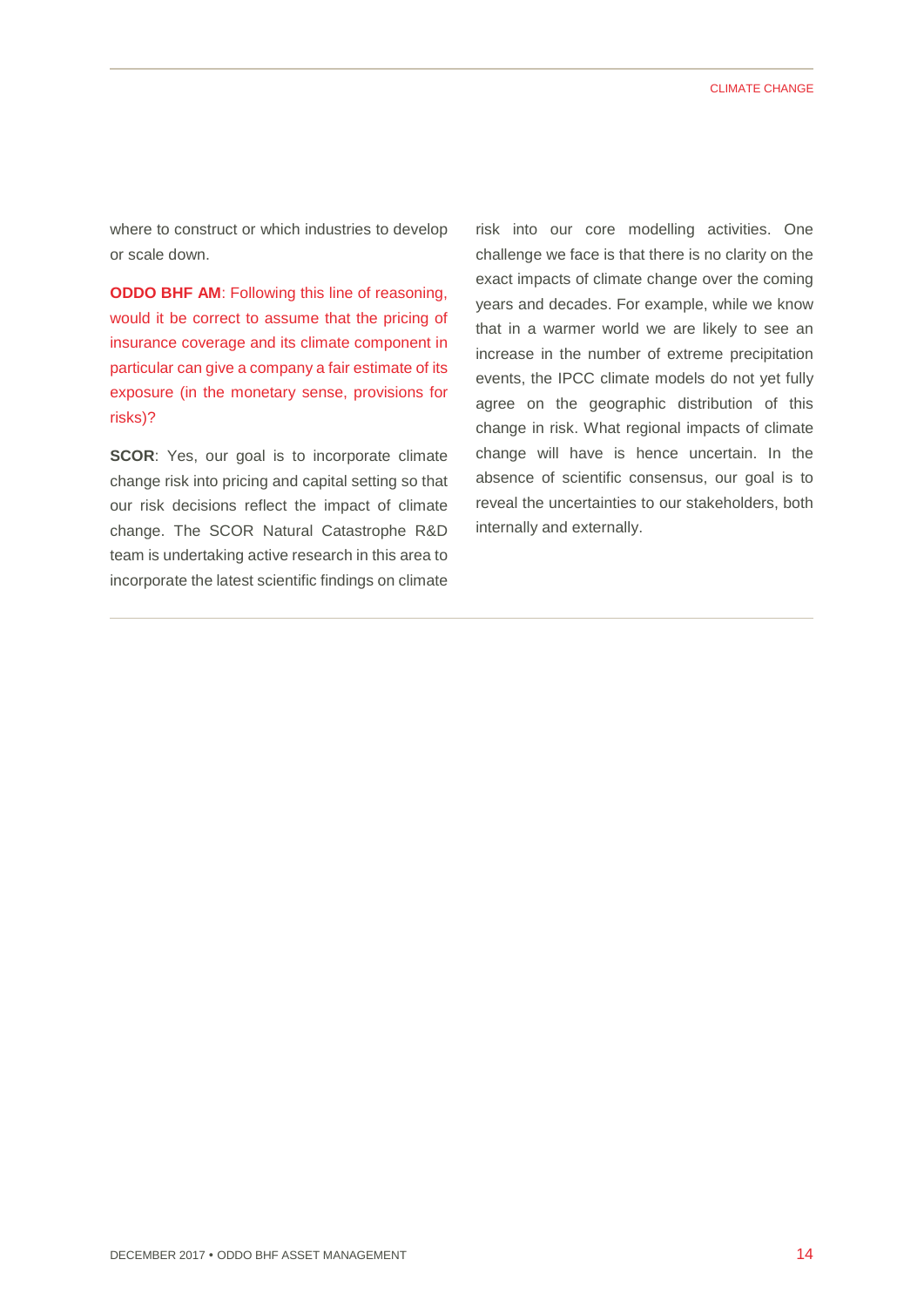

# ODDO BHF AM - measuring the "climate alignment" of portfolios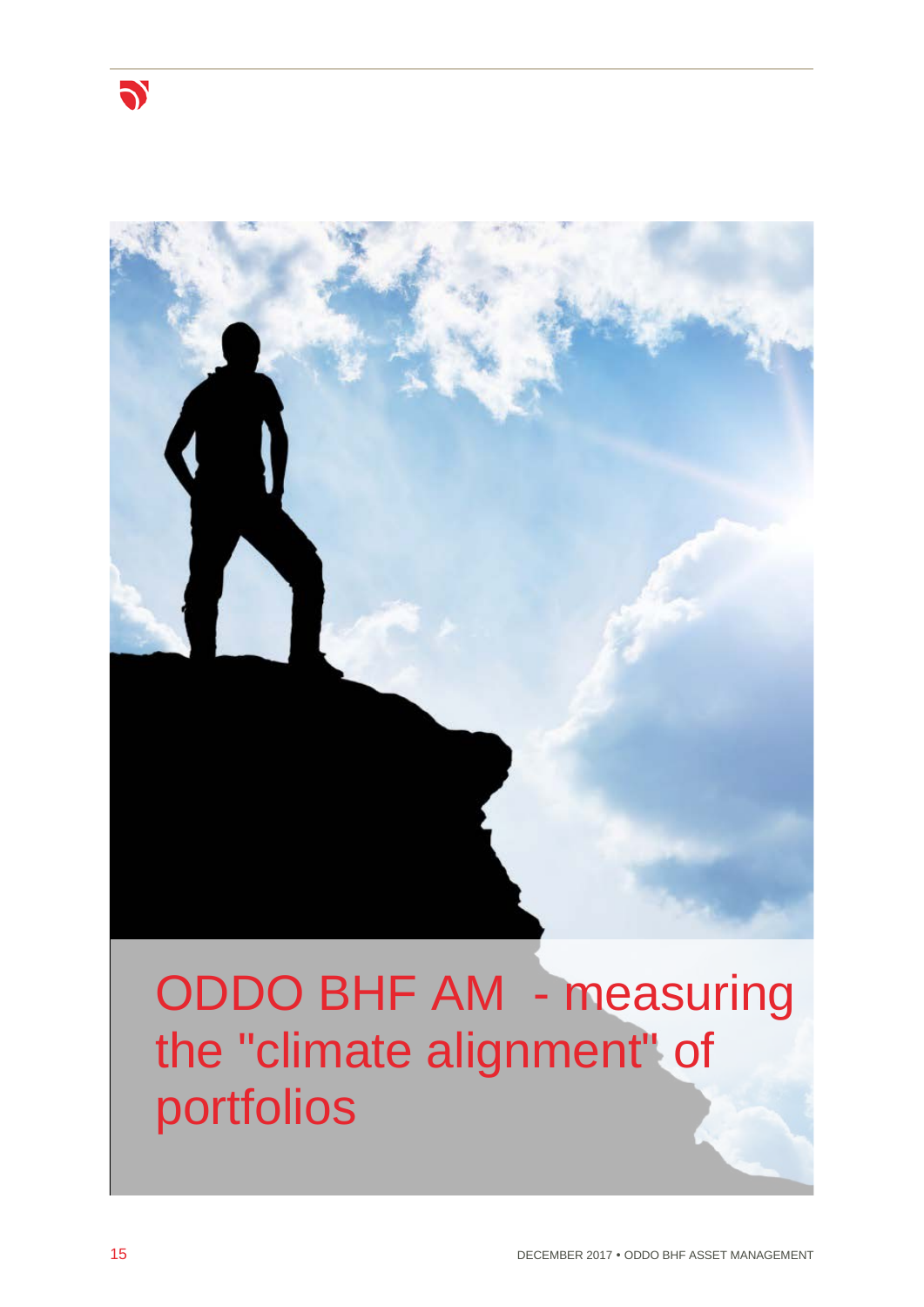ODDO BHF Group has been a signatory of the Carbon Disclosure Project (CDP) since 2006 and of the United Nations Global Compact since 2015. Climate issues have concerned the group for several years.

As part of the implementation of Article 173 of the Energy Transition and Green Growth Act, **and more specifically the integration of climate change risks** into investment decisions, ODDO BHF Asset Management has built its environmental strategy around three axes:

- Quantitative measurement of carbon intensity of its main equity funds
- Inclusion of environmental themes in its shareholder dialogue policy with companies
- Qualitative measurement of its investment strategies' contribution to the transition towards a low carbon economy

## **A pragmatic and dynamic approach**

By enshrining into law the requirement to publish a carbon indicator, France has undoubtedly pointed out the way and set new standards for investors' consideration of climate issues. However, the so-called "carbon footprint" quantitative measure remains largely imperfect. There is a variety of calculation methods (footprint vs. intensity). Not all data are easily available (published vs. estimated) and most often they are limited to direct and indirect emissions in the production phase (scopes 1 and 2 of carbon emissions)<sup>[12](#page-16-0)</sup>.

**ODDO BHF Asset Management has opted to work on the carbon intensity of its portfolios**, i.e. CO2 emissions relative to turnover (while the carbon footprint brings CO2 emissions to market capitalization). This is an indicator less volatile and more reflective of the effectiveness of corporate actions.

But carbon intensity – like the carbon footprint – remains a static measure reflecting a past situation: it doesn't tell us if a company's investment strategy aims to foster environmental opportunities or how high its operational exposure to climate risks is.

#### *" With our qualitative ESG analysis we measure the contribution of each company to the transition towards a low carbon economy "*

For our ESG analysis we prefer a dynamic and forward-looking approach. **So we have developed a specific indicator to measure the contribution of each company to the transition towards a low carbon economy.** 

-

<span id="page-16-0"></span><sup>12</sup> Scope 1 = direct emissions of GHG ; Scope 2 = indirect emissions of GHG (energy use for production) ; Scope 3 = other indirect emissions of GHG not linked to the production phase (sourcing, transport, final use)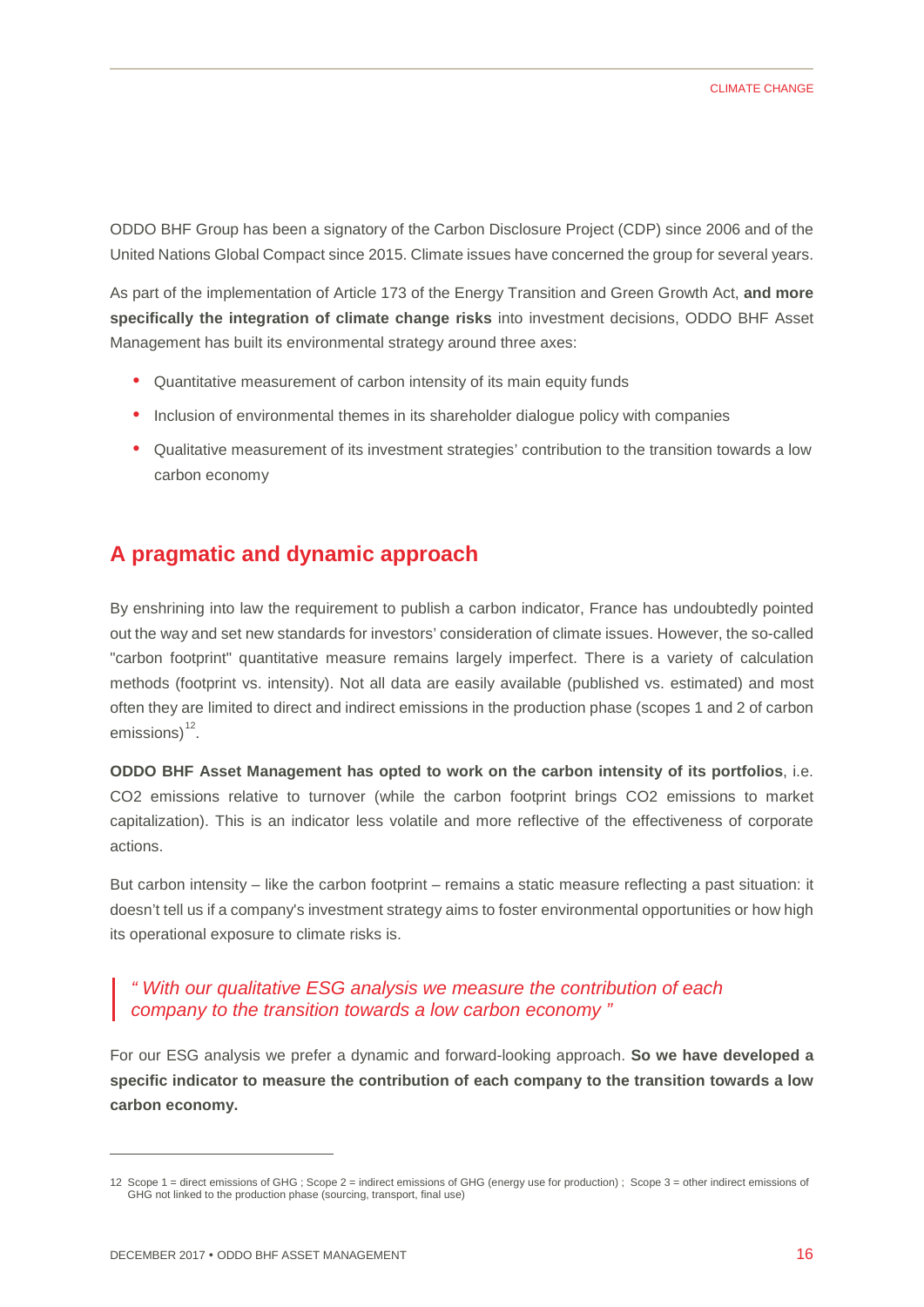

This ETA indicator (Energy Transition Analysis) is composed of two aspects:

- The positioning of the sector in which the company operates accounting for 30% and
- The score of the company specific environment block assigned by our ESG model, accounting 70%.

The sectoral positioning takes into account the long-term environmental risks and opportunities based on our SDG matrix<sup>[13](#page-17-0)</sup> based on the "2030 United Nations Sustainable Development Goals". Within this matrix, **we identify five environmental themes: Clean Energies, Energy Efficiency, Biodiversity, Circular Economy and Sustainable Mobility.**

The second part, the environment block of our ESG analysis model, is divided into two parts:

- The environmental management system asseses the company in terms of carbon intensity, water intensity, energy mix, waste management and certifications
- The analysis of environmental opportunities and risks related to the business activity (products and services)



#### **General process for determining our ETA\* score (from 1 worst to 5 best)**

*\* Internal rating (\*) scale from 1 (worst) to 5 (best)*  Source: ODDO BHF Asset Management

To analyse environmental opportunities we focus on the products and services offered by a company. Are energy and water efficiently used? Is biodiversity protected? Do new technologies and smart buildings help to mitigate climate risks? In our risk analysis, **we differentiate between transition risks**

-

<span id="page-17-0"></span><sup>13</sup> See our ESG Integration Policy at http://am.oddobhf.com/France/EN/Pages/InformationsReglementaires.aspx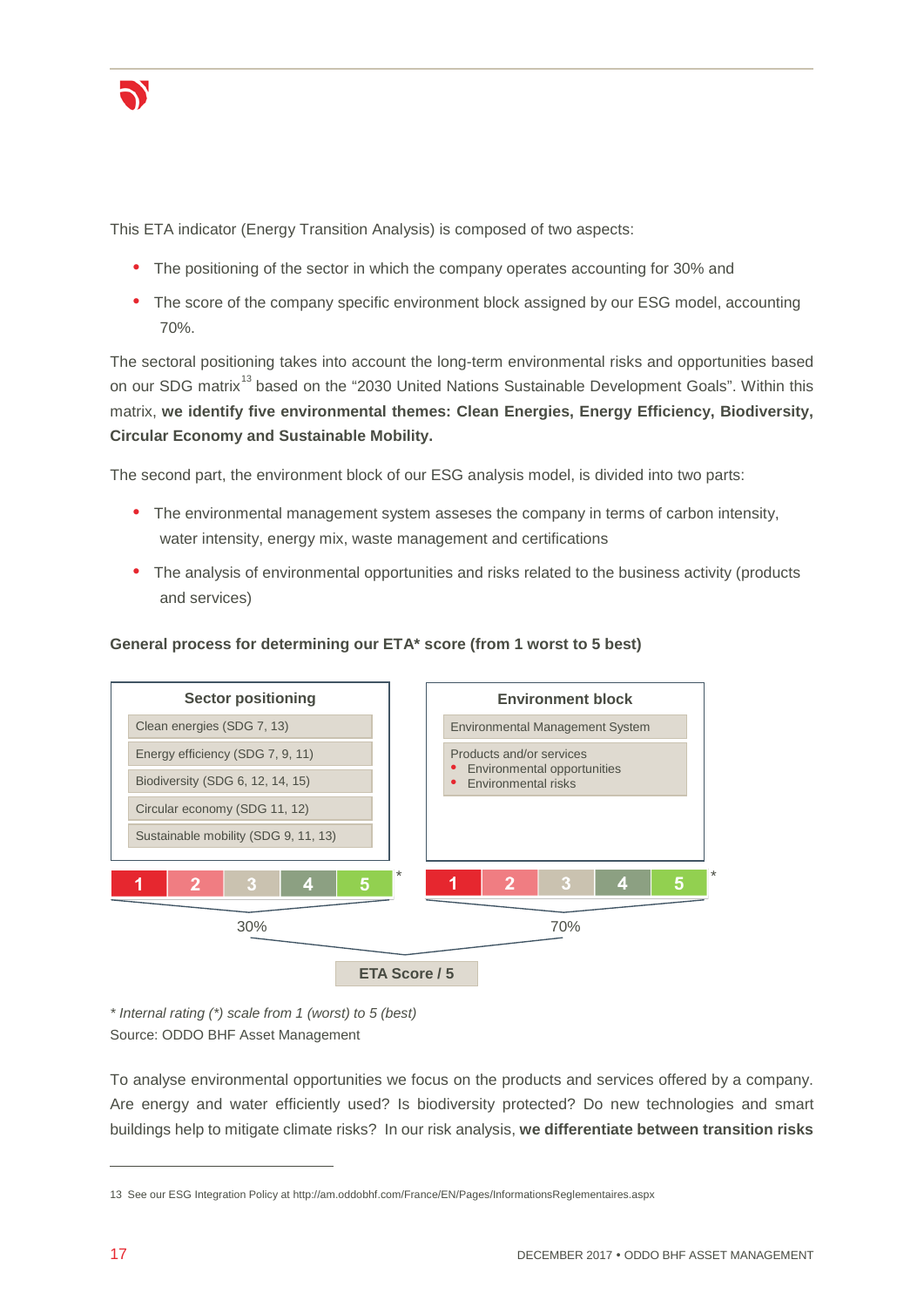(stricter regulation, technological breakthrough, changing consumption habits, etc.) **and physical risks** (geographical exposure to natural disasters, global warming, rising water levels, etc.).

Beyond identifying environmental impact, **the goal is also to highlight potential mid to long-term drivers of value creation or destruction for companies**. May sales or margins be impacted by climate change or new laws? How to manage coal and other hydrocarbon resources that become stranded assets if the world stops using fossil fuel?

By aggregating the ETA scores of the companies held in a portfolio (weighted by the weight of each position), we come up with an indicator of the contribution of such an investment portfolio to the transition towards a low carbon economy. **This methodology allows us to have a qualitative approach to align our portfolios with climate scenarios.**

Our analysis of environmental opportunities and/or risks related to products or services is inspired by the approach proposed by the TCFD (Task Force on Climate-Related Financial Disclosures).

#### $\blacktriangledown$

### **A Task Force for the financial impact of climate change**

In 2015, the G20 Finance Ministers along with Central Bank Governors asked the Financial Stability Board (FSB) to review how the financial sector can take better account of climaterelated issues. The FSB then established the Task Force on Climate-related Financial Dislosures (TCFD) in order to develop recommendations for more effective climate-related disclosure and to bridge the gap between the data producers (corporates) and the data users (investors).

Led by Michael Bloomberg, the TCFD is composed of 32 international members, including providers of capital, insurers, large non-financial companies, accounting and consulting firms, and credit rating agencies.

The Task Force focused on the financial impact of climate-related risks and opportunities on an organization, rather than the impact of an organization on the environment. This is the philosophy underlying the environment block of our internal ESG analysis model.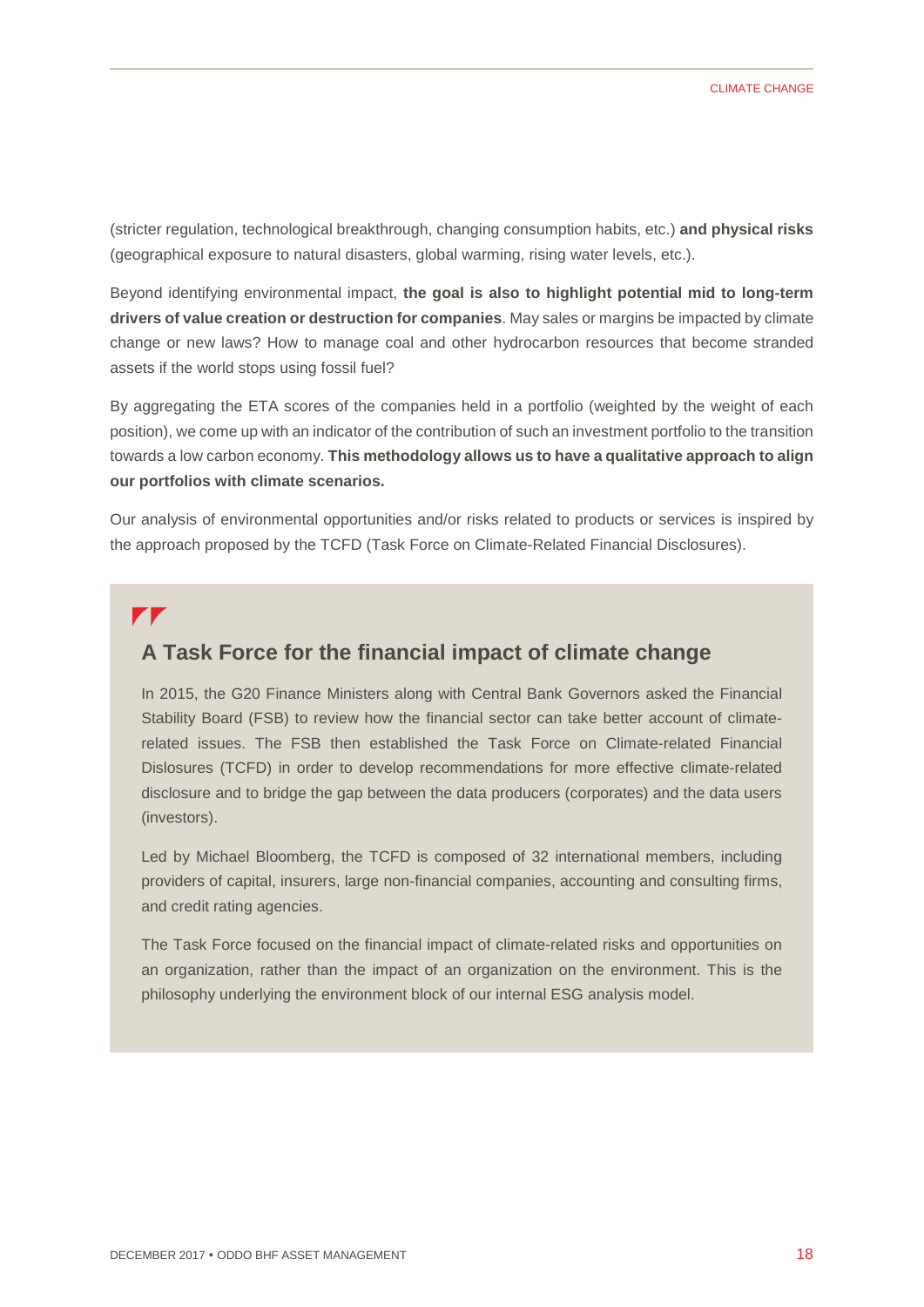



#### **Link between climate-related risks & opportunities and financial impact**

In June 2017, the TCFD released its final recommendations report which was structured around four thematic areas: Governance, Strategy, Risk Management, and Metrics and Targets. Beside the description of climate-related risks and opportunities, these thematic areas are also an important basis for our Engagement & Dialogue policy (second axis of our climate strategy): What is the role of boards and executives in assessing and managing climate-related issues? What is the potential impact of climate change on strategy and financial planning? Does the company use a 2°C scenario roadmap and has it a set-up of climate-related targets?

The TCFD hopes that these recommendations will be adopted within an expected time frame of 5 years and pushes for organizations to provide climate-related financial disclosures in their public annual filings. To date, more than 100 companies have already expressed their support for the TCFD recommendations.

# 47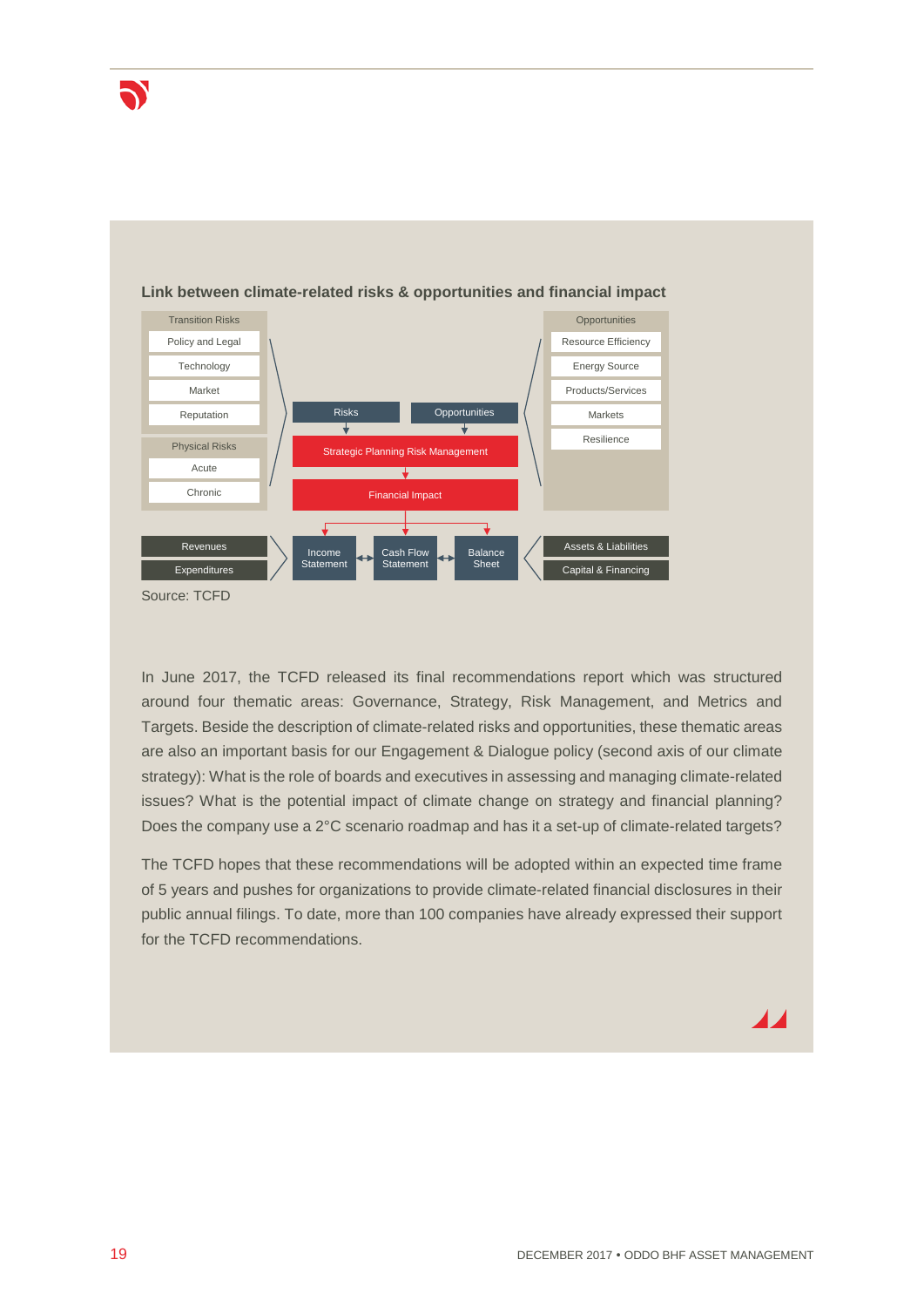# **75% of our funds integrating ESG factors show a climate trajectory already in line with the Paris Agreement**

As of October 31, 2017, approximately € 6.2bn of assets (i.e. around 38% of assets managed in Paris by ODDO BHF Asset Management SAS) have incorporated ESG criteria into their investment process, including five open-ended funds.

## *" Energy Transition Analysis (ETA): our internal score "*

In order to better understand the implementation of our qualitative indicator measuring a company's contribution to the energy transition (ETA), the table below shows a summary of the case for two companies in the portfolios: Alten and Continental.

|                         |                                      | <b>ALTEN</b>                                                                                                                                    | <b>CONTINENTAL</b>                                                                                                                                                               |
|-------------------------|--------------------------------------|-------------------------------------------------------------------------------------------------------------------------------------------------|----------------------------------------------------------------------------------------------------------------------------------------------------------------------------------|
| Sector positionning (1) | Opportunities                        | Energy Efficiency (SDG 7, 9, 11)                                                                                                                | Energy Efficiency (SDG 7, 9, 11)                                                                                                                                                 |
|                         |                                      | Sustainable Mobility (SDG 9, 11, 13)                                                                                                            | Sustainable Mobility (SDG 9, 11, 13)                                                                                                                                             |
|                         | <b>Risks</b>                         |                                                                                                                                                 |                                                                                                                                                                                  |
| Environmental block (2) | <b>Environment Management System</b> | ISO 14001 certification                                                                                                                         | ISO 14001 certification (90% of<br>sites)                                                                                                                                        |
|                         |                                      | 100% Renewable sourcing for 80%<br>of its consumptions (since 2016)                                                                             | Redcuction targets on CO2, water,<br>and waste by 2020                                                                                                                           |
|                         |                                      | CDP rating at 100B (among the<br>Climate Disclosure Leadership<br>Index)                                                                        | Life Cycle Analysis of products                                                                                                                                                  |
|                         |                                      |                                                                                                                                                 | Increase use of recycled raw<br>materials                                                                                                                                        |
|                         | Env. Opportunities                   | R&D programmes and cooperations<br>to develop eco-friendly solutions:<br>autonomous vehicules<br>smart buildings<br>wind power engeneering<br>٠ | Sales of products to reduce CO2<br>emissions represent 1/3rd of total<br>revenues, including:<br>• 23% green tires<br>• 54% powertrain components<br>• 2% lightweight components |
|                         | Env. Risks                           | Energy consumption related to<br>datacenters                                                                                                    | Regulation: evolution of<br>environmental norms for automotives                                                                                                                  |
|                         |                                      |                                                                                                                                                 | Technology: shift to electrical<br>vehicules                                                                                                                                     |
|                         |                                      |                                                                                                                                                 | Consumer behavior: car as a service<br>(impact on volume?)                                                                                                                       |
| ETA score               | $(1) \times 30\%$                    | $3.5 \times 30\% = 1.05$                                                                                                                        | $3.5 \times 30\% = 1.05$                                                                                                                                                         |
|                         | $(2) \times 70\%$                    | $4 \times 70\% = 2.80$                                                                                                                          | $5 \times 70\% = 3.50$                                                                                                                                                           |
|                         | Total                                | 3,85                                                                                                                                            | 4,55                                                                                                                                                                             |

#### **Summarised example of 2 companies' contribution to the energy transition**

Source: ODDO BHF Asset Management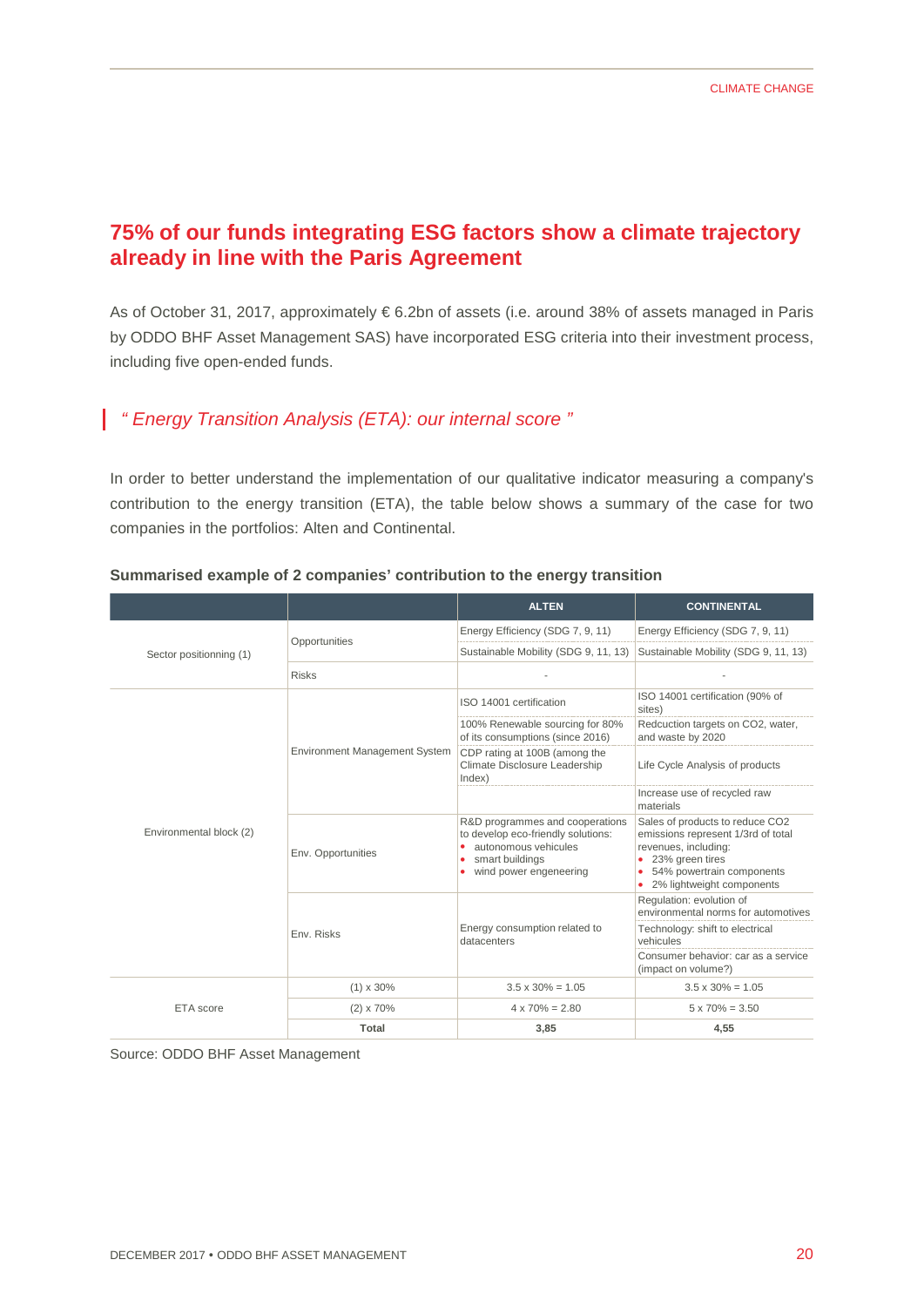

#### **Extract from our proprietary ESG factsheets**



Source: ODDO BHF Asset Management

## *"A tool for better long-term capital allocation "*

At the level of a portfolio, **we can therefore qualify the allocation of the assets according to their positive, neutral, or negative contribution to energy transition**.

As an example at the end of October 2017, one of our largest mutual funds incorporating ESG criteria shows the following split: 41% of the assets contributing positively to the transition to a low carbon economy, 39.6% with a neutral contribution, and 18.6% contributing negatively.



#### **Portfolio structure by weighted ETA score**

Source: ODDO BHF Asset Management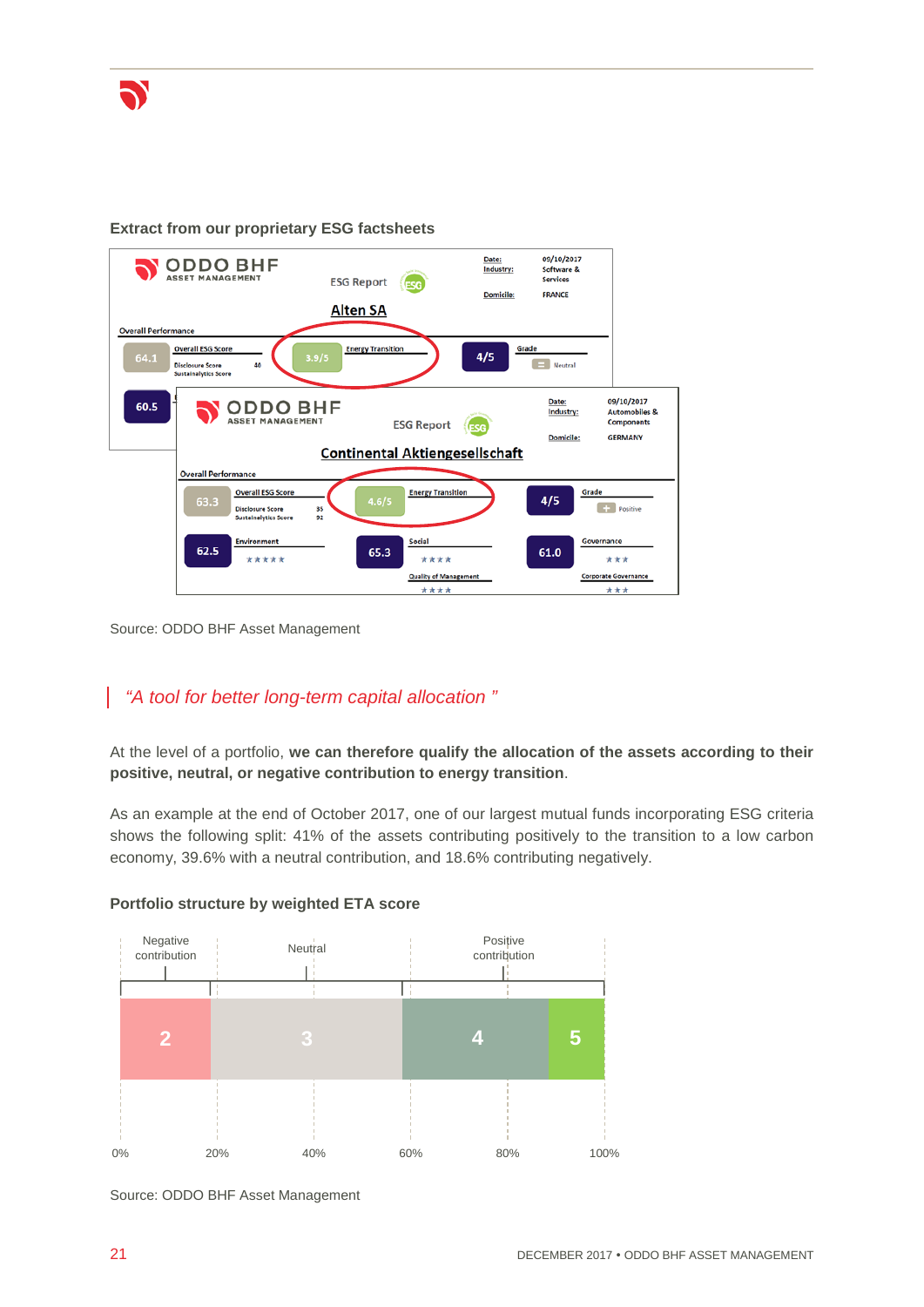As a result, the aggregate ETA score of the fund stands at 3.2 / 5.0. This result allows us to qualitatively position the portfolio relative to the different climate scenarios of the IPCC by 2100. In this case, **the fund is aligned with a median scenario leading to a global warming of 2°C to 3.7°C** (IPCC scenario RCP 6), **and therefore on a trajectory already in line with the Paris Agreement** (COP 21 in 2015).



#### **Alignment to IPCC climate scenarios**

# In a nutshell: ODDO BHF AM's approach to analysing climate change risks in portfolios

- We quantitatively measure the carbon intensity of our main equity funds
- We include environmental themes in our dialogue with companies as shareholding investors
- We position the portfolios integrating ESG criteria against the science-based climate scenarios to highlight their contribution to the transition towards a low carbon economy
- Around 38% of assets managed by ODDO BHF Asset Management SAS have incorporated ESG criteria into their investment process, 75% of these funds show a climate trajectory already in line with the Paris Agreement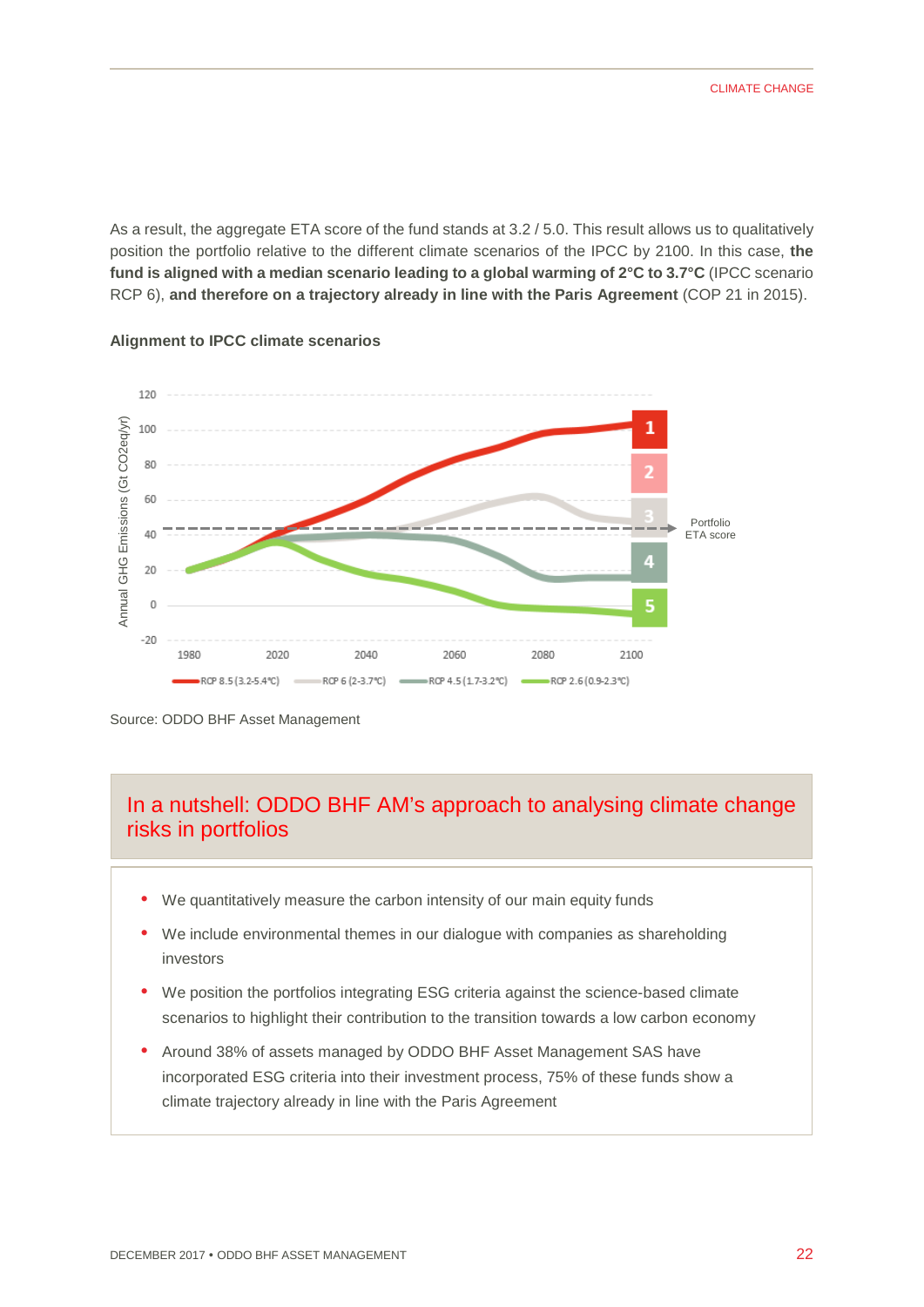

# **Conclusion**

Climate reporting is becoming an essential part of an ESG integration investment strategy. Beyond the regulatory imperative (Article 173 in France), **the reporting helps to make management teams aware of the financial risks of climate change**.

It also encourages them to allocate more investment flows toward the sectors and companies that contribute positively to the transition to a low-carbon economy. The climate imperative encourages innovation and is therefore an important source of growth in line with the five environmental themes we have identified: clean energy, energy efficiency, biodiversity, the circular economy and sustainable mobility.

**There is therefore no opposition between a capital allocation favorable to the energy transition and financial performance objectives**. Last but not least, this continuous improvement approach in terms of climate reporting should also encourage us **to go further in the dialogue with companies, in particular those most exposed to climate risks** (energy, raw materials, capital goods, automotive, food & beverages, utilities, transport).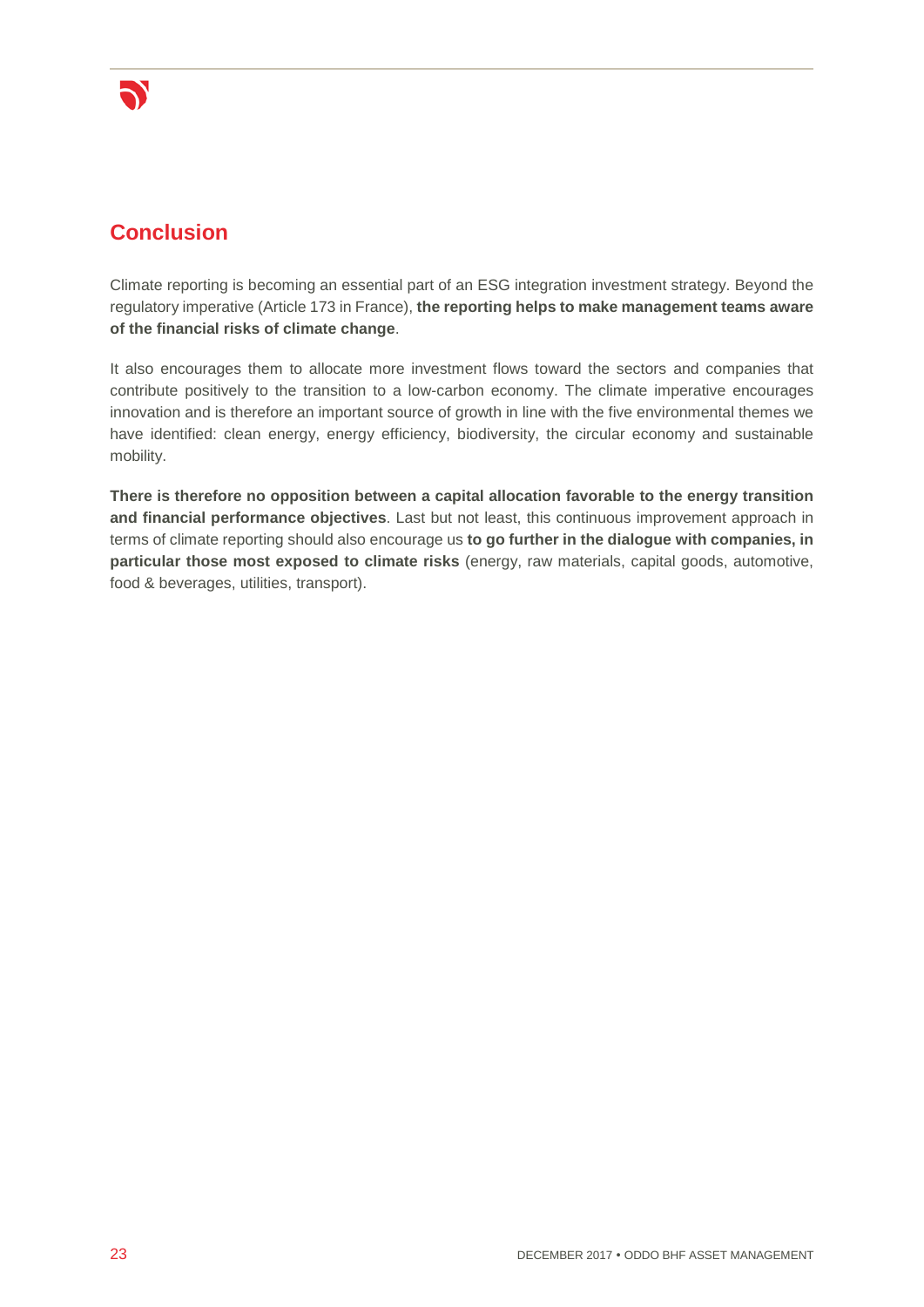## **Glossary**

**C40**: the C40 is a network of the world's megacities committed to addressing climate change and representing around 650 million people and 25% of the global GDP.

**CDP**: The Carbon Disclosure Project is an international organization who created a system that has resulted in unparalleled engagement on environmental issues between investors (representing more than \$ 800bn), companies (more than 5 600), cities (533), states and regions (71) worldwide. CDP's data enables the network to link environmental integrity, fiduciary duty and public interest to make betterinformed decisions on climate action.

**Climate reporting**: The signing of the Paris Agreement in 2015 (COP 21) has led to an unprecedented mobilization of different stakeholders - states, companies, investors etc. -, encouraging them to consider climate change in decisions to allocate capital in the medium and long term. To increase transparency between companies and investors in order to reduce risks and / or seize opportunities related to the consequences of climate change, a structured reporting framework that is compatible with a long term horizon has quickly proved to be a necessity.

**COP**: In 1992, at the Earth Summit in Rio de Janeiro, the United Nations adopted a framework for action to fight global warming: the United Nations Framework Convention on Climate Change. This convention brings together almost all the countries of the world which are qualified as "Parties". Their representatives have been meeting once a year since 1995 at the Conferences of the Parties (COP).

**ESG**: "Environment, Social, Governance", these criteria are used to evaluate the strengths or weaknesses of an investment in relation with environmental, social and governance matters. ESG terminology was developed and promulgated by the United Nations Principles for Responsible Investing (UNPRI).

**HLEG**: the High-Level Expert Group on sustainable finance, launched in December 2016 by the European Commission with the objective to provide recommendations for a comprehensive EU strategy on sustainable finance as part of the Capital Markets Union.

**IIGCC**: the Investor Group on Climate Change is a forum for investors to collaborate on climate change and to mobilise capital for the low carbon future.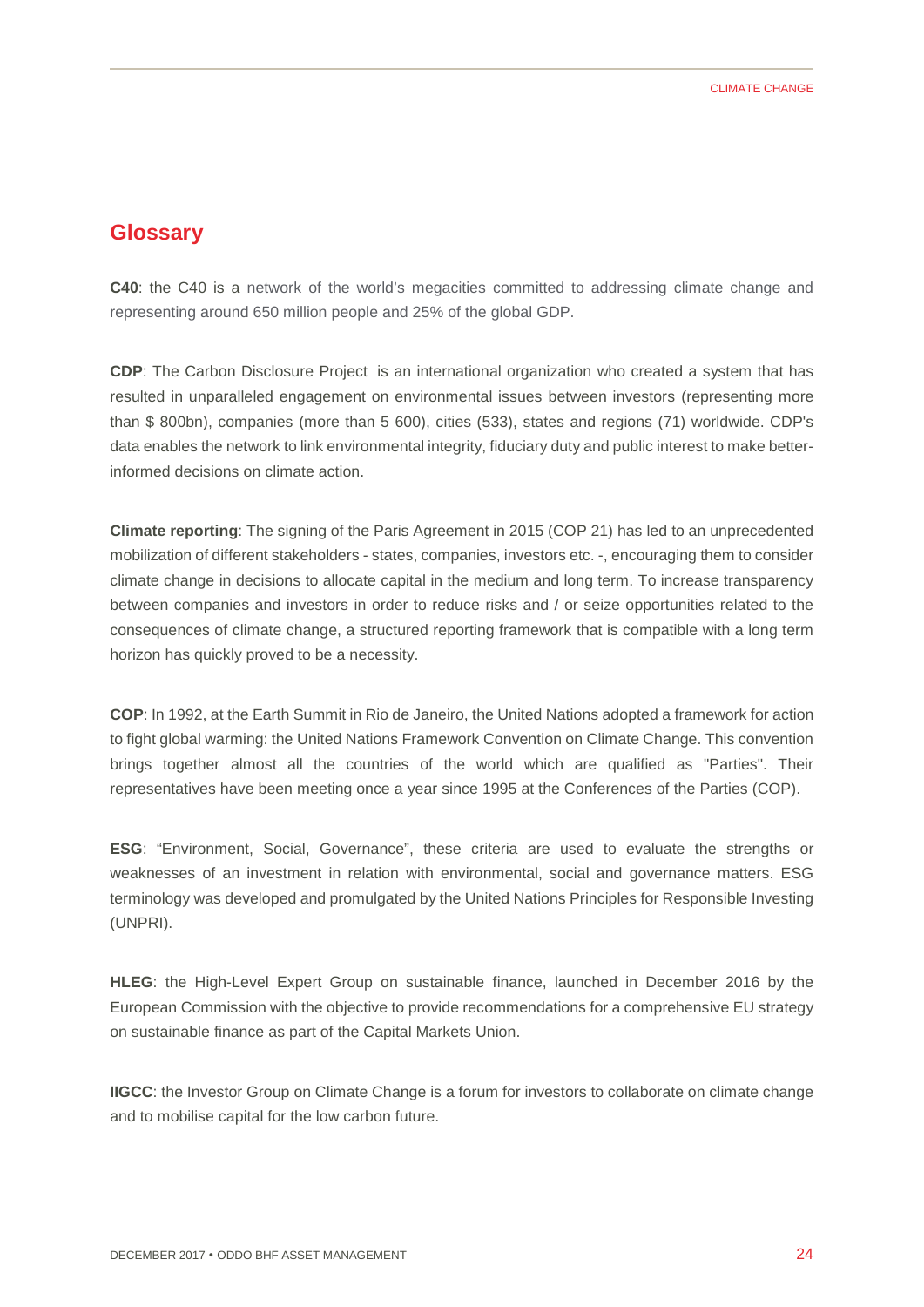

**IPCC**: The Intergovernmental Panel on Climate Change (IPCC) is the leading international body for the assessment of climate change. It was established by the [United Nations Environment Programme](http://ipcc.ch/docs/UNEP_GC-14_decision_IPCC_1987.pdf)  [\(UNEP\)](http://ipcc.ch/docs/UNEP_GC-14_decision_IPCC_1987.pdf) and the [World Meteorological Organization \(WMO\)](http://ipcc.ch/docs/WMO_resolution4_on_IPCC_1988.pdf) in 1988 to provide the world with a clear scientific view on the current state of knowledge in climate change and its potential environmental and socio-economic impacts. Currently [195 countries](http://ipcc.ch/pdf/ipcc-faq/ipcc_members.pdf) are members of the IPCC.

**RCP:** Representative Concentration Pathway (RCPs) are four [greenhouse gas](https://en.wikipedia.org/wiki/Greenhouse_gas) concentration trajectories adopted by the [IPCC](https://en.wikipedia.org/wiki/Intergovernmental_Panel_on_Climate_Change) for its [Fifth Assessment Report \(AR5\)](https://en.wikipedia.org/wiki/IPCC_Fifth_Assessment_Report) in 2014. The pathways are used for climate modeling and research. They describe four possible climate futures, all of which are considered possible depending on how much greenhouse gases are emitted in the years to come.

**RE100**: collaborative and global initiatiave uniting more than 100 influencial companies committed to 100% renewable electricity.

**SDGs**: The Sustainable Development Goals are a collection of 17 interrelated global goals set out by the [United Nations.](https://en.wikipedia.org/wiki/United_Nations) The SDGs cover a broad range of social development issues, such as poverty, hunger, health, education, climate change, gender equality, water, sanitation, energy, environment and social justice. On 25 September 2015, the 193 countries of the United Nations General Assembly adopted the 2030 Development Agenda titled "Transforming our world: the 2030 Agenda for Sustainable Development".

**TCFD**: the Task Force on Climate-related Financial Disclosure was launched in 2015 by the G20 to review how the financial sector can take better into account climate-related issues.

**WRI**: Founded in 1982, the World Resource Institute is a global research organization who works around six critical goals that the world must achieve in order to secure a sustainable future: climate, energy, food, forests, water and sustainable cities.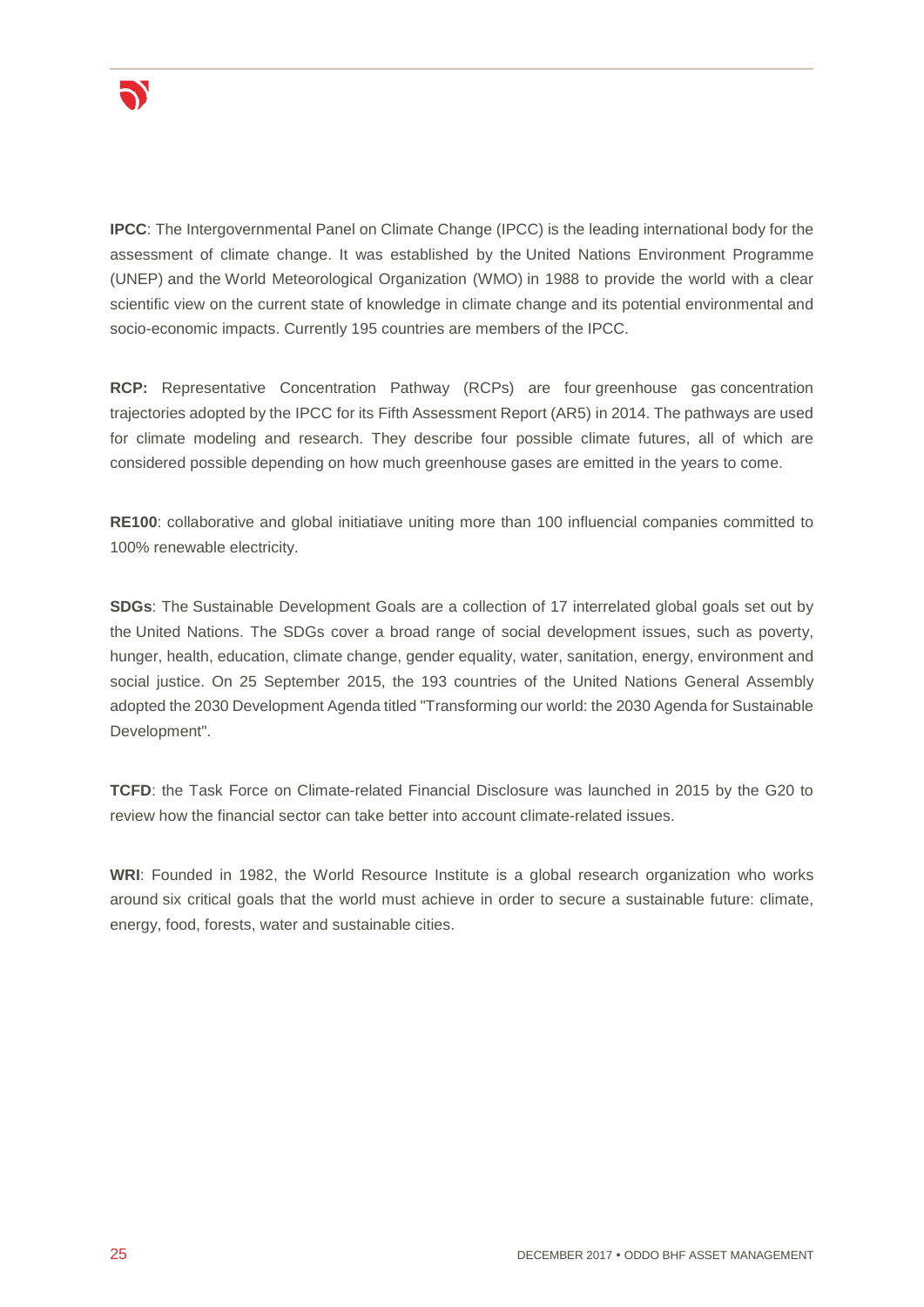### **References**

"Global Carbon Project 2017" by Corinne Le Quéré (lead author), 13 November 2017

"2015 Corporate Adaptation Survey" by 427 Climate Solutions, ND-GAIN and BSR, May 2015

"Tracking corporate action on climate change" by CDP, 23 October 2017

"Global Carbon Project 2016" by Corinne Le Quéré (lead author), 14 November 2016

"Climate Change 2014 – Mitigation of climate change", Working Group III Contribution to the Fifth Assessment Report of the IPCC, published in 2014

"Practical guide to define carbon objectives aligned with scientific knowledge", Science Based Target initiative, April 2017

"The Use of Scenario Analysis in Disclosure of Climate-Related Risks and Opportunities", TCFD, 14 December 2016

"TCFD – Overview of Recommendations", June 2017

## **Company profile**

**ODDO BHF Asset Management** is part of the Franco-German ODDO BHF Financial Group that was founded in 1849.

ODDO BHF AM is an independent asset management leader in Europe. It includes ODDO BHF AM GmbH and FRANKFURT-TRUST Investment-Gesellschaft mbH in Germany and ODDO BHF AM SAS in France. Together, the entities manage assets totaling more than €61bn.

ODDO BHF AM offers its institutional and wholesale clients a unique range of high-performance investment solutions in all main asset classes, i.e.European equities, quantitative strategies, fixed income and multi-asset solutions.

On a combined basis, 70% of assets under management are from institutional clients and 30% from distribution partners. Teams operate from investment centres in Düsseldorf, Frankfurt and Paris with additional locations in Luxembourg, Milan, Geneva, Stockholm, Madrid and Abu Dhabi.

ODDO BHF AM puts the long-term support of its clients at the heart of its priorities. Its independence allows its teams to be responsive, flexible and innovative in order to constantly find solutions tailored to the customers' needs.